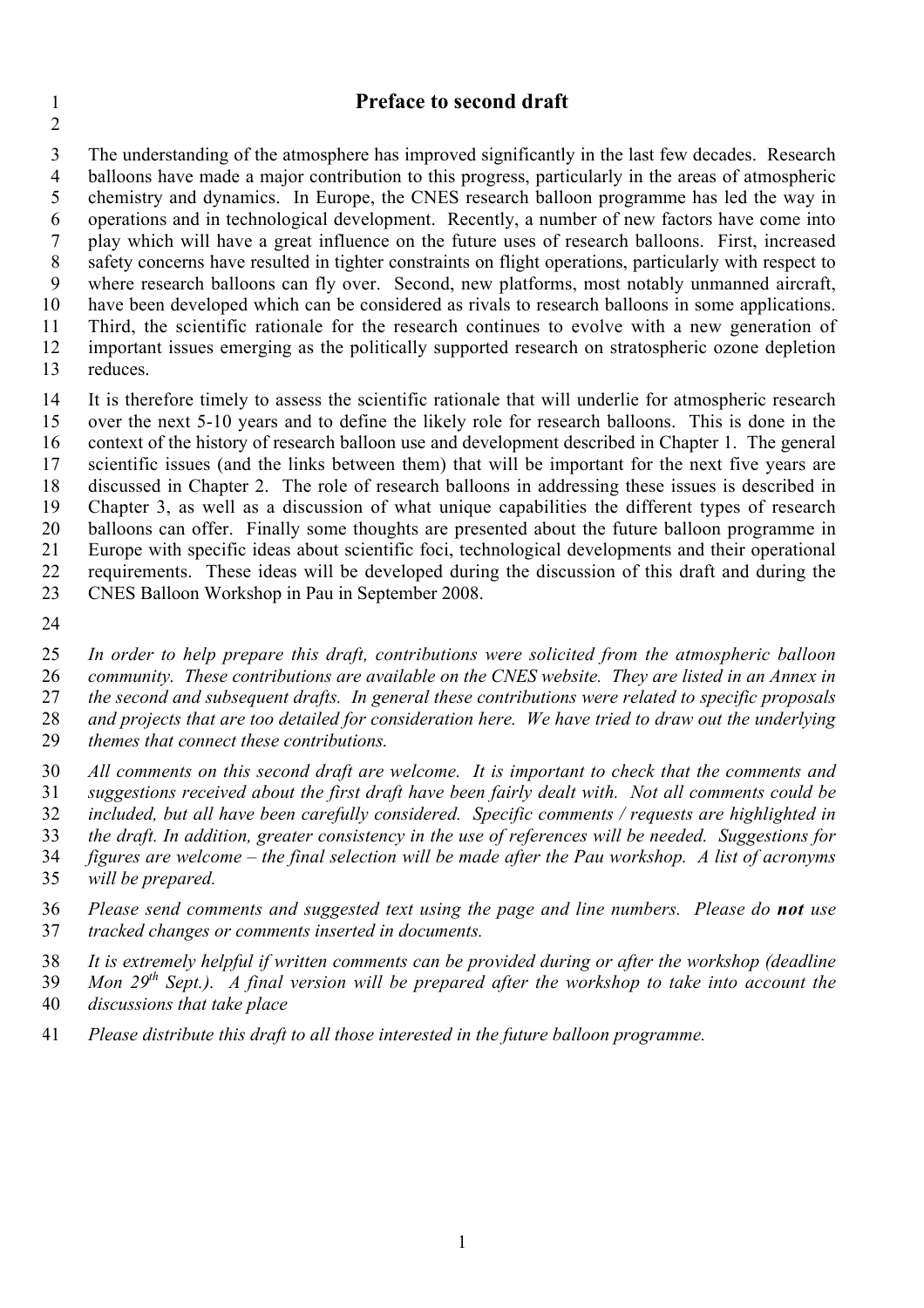# **1. Historic view (and lessons learnt / applicable)**

 Ever since the pioneering efforts of the Montgolfier brothers, French engineers and scientists have played a leading role in the development of balloons. Sounding balloons were developed by Teisserenc de Bort who launched them in 1898 from Trappes to make the first measurements in the stratosphere. Modern scientific ballooning in Europe started with Jacques Blamont in 1961 who used balloons to make high altitude spectroscopic observations in the UV and IR with the objective of astronomical, solar and ionospheric studies. Manufactured in the laboratory, they were first launched from Trappes in the Paris suburbs and then from Aire-sur-l'Adour in 1965 when the launch activity was transferred from CNRS to CNES. Atmospheric studies were also conducted using constant level, superpressure balloons developed by V. Lally in the US. The priority in this period was the study of the meteorology of the Southern Hemisphere. For example, 400 BPS (Ballon Pressuré Stratosphèrique) balloons were flown at 200 hPa in 1971-72 in the EOLE project with a dedicated satellite controlling the balloons, the ancestor of the ARGOS system. Larger constant pressure balloons were launched from Christchurch in New Zealand and Pretoria in South Africa to study the temperature and the dynamics at 100 hPa in and around the polar vortex. At the same time US scientists performed flights with larger superpressure balloons at 50, 30 and even 18 hPa with a maximum flight duration of 212 days. Launches of isentropic balloons were carried from Pretoria and Kourou in Guyana which showed the fast meridional exchange between the tropics and the mid-latitudes at altitudes near 380-400 K.

 Chemistry studies using stratospheric balloon started in the early 1970s prompted by the discovery of the NOx catalytic cycle and the possible impact of the French-British Concorde supersonic aircraft on the ozone layer. The priority was the measurement of nitrogen oxides (NOx) by a 23 number of recently developed instruments flown on  $50,000-100,000$  m<sup>3</sup> volume BSO (Ballon Stratospheric Ouvert) developed by CNES in France and NSBF in the US. The large differences between individual NOx observations, partly due to their diurnal cycle, led to the Balloon Intercomparison Campaign (BIC) in 1981-83 with simultaneous measurements on the same 27 gondola under  $400,000 \text{ m}^3$  balloons. BIC was supported by NASA and for the first time by the European Commission. The effort was continued in 1983-85 in France during the MAP-GLOBUS campaigns at the CNES range in Aire-sur-l'Adour. Many new instruments were developed in this period, and the CNES balloon range was quite busy with an average of 30 flights every year of payloads between 100 and 500 kg including a few flights for astronomy and solar observations from Aire-sur-l'Adour in spring and autumn and Gap in summer. In parallel, a number of new balloons were developed by CNES in close cooperation with scientists. These included the Capsphere and Meduse balloons, larger isentropic systems, high altitude tethered balloons, solar balloons, and combined BSO and superpressure balloons, many of which were flown from Kourou or Pretoria. Of these developments, only the Montgolfier Infrared balloon (MIR) survived to be used as a core CNES vehicle alongside BPS and BSO balloons.

 From these beginnings, atmospheric research balloons have been used primarily in (a) campaigns which have been organised to investigate specific scientific issues; (b) regular, relatively frequent flights to observe the trends in atmospheric composition; and (c) satellite instrument validation. These are now considered in turn.

## *Scientific Campaigns*

 The discovery of the Antarctic Ozone Hole led to an international effort, with a major European component, to investigate whether an Arctic Ozone Hole might occur. The response included a great effort by CNES to develop systems capable of flights at low surface and stratospheric temperatures. The first attempts were principally Franco-German collaborations. They took place at Esrange in Kiruna, Sweden with the CHEOPS I and II campaigns in 1987 (2 flights) and 1988 (7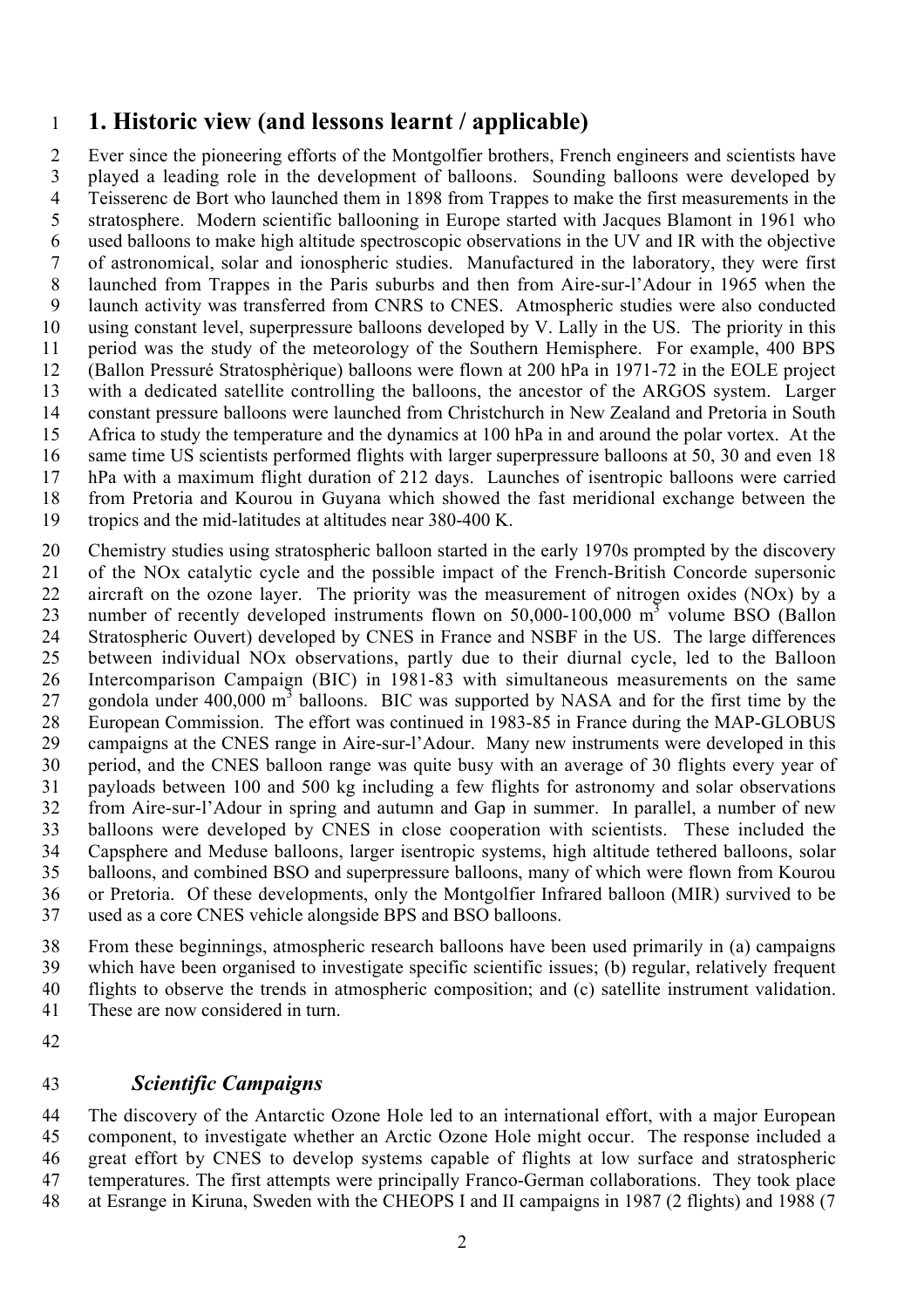flights). However problems were encountered due to the low temperatures. These problems were solved by CNES the following year in the TECHNOPS campaign (four flights) using a new material tested at low temperature and improved in-flight control. This success led first to the CHEOPS 3 campaign (eleven flights) in Esrange in 1990, and then to a series of European ozone campaigns over the following 10 years.

 Forty nine flights were made from Esrange during EASOE in 1991-92, among them 14 of the new 7 smaller, more easily launched balloons  $(5,000 \text{ and } 10,000 \text{ m}^3)$ . The aim of these smaller balloons was to allow frequent flights at relatively low cost needed for capturing the high variability of the atmosphere. EASOE was followed in 1994-95 by SESAME for studying the impact of Arctic ozone loss on mid-latitudes. In total, 52 balloon flights were launched in the Arctic from Esrange and Andoya and at mid-latitude in Aire sur l'Adour, Gap, and Leon in Spain. In 1997 a French- Japanese-German campaign of 20 flights for validating the ILAS-ADEOS measurements was held in Esrange where for the first time 2 MIR were flown for 20 and 22 days flights circumnavigating in the Polar vortex. Finally, the major European campaigns looking at Arctic ozone loss concluded with the THESEO campaign (18 flights) in 1998/99, followed in 1999/2000 by SOLVE-THESEO- 2000 (31 flights) in collaboration with NASA involving BSO, small and long duration balloons, and several aircraft.

 The scientific recognition that the processes leading to polar ozone depletion couple chemical and dynamical phenomena in an intricate way was the main motivation for the Stratéole project in the mid 90's. In particular, the project was designed to address the problem of how the exchange of air masses between the high and mid latitudes could vary with altitude in the lower stratosphere. In contrast with the Arctic campaigns, for which the emphasis was put on chemical processes and which essentially used large balloons with heavily instrumented payloads, Stratéole needed balloons that could both stay in flight for several weeks and be good tracers of atmospheric motions. These requirements were only compatible with the use of superpressure balloons, and the development of such balloons able to fly in the stratosphere (i.e., larger than those used by CNES in the 1970s in the troposphere) was a major technological challenge. The development took several years and several technological campaigns (Equator 1998, Sweden 1999-2002), and CNES teams succeeded in designing a line of stratospheric superpressure balloons with (a) a much lower failure rate in flight than those developed in the US in the 70's, and (b) the ability to fly in the severe conditions encountered in the winter polar stratosphere. The results are described in the section on Recent Evolution.

- Following the substantial progress made in understanding polar ozone depletion during the European Arctic campaigns, scientific interest shifted largely to the tropics which is where air enters the stratosphere. The tropical atmosphere is thus critical in determining the composition of the stratosphere, and understanding the processes in detail with the goal to improve the quality of
- the predictions of how the stratosphere will be affected by climate change.
- The first "small balloon" campaign in the tropics was carried by SA and CNES in cooperation with the University of the State of Sao Paulo in Bauru in 1997. The success of this first attempt led to three campaigns in Bauru in 2000-01, 2003 and 2004 in the European project HIBISCUS. In total, 14 small balloons, 8 MIRs (7-71 days durations) and 8 BPSs (10-80 days) were flown leading to a
- number of important new results regarding the impact of convection.
- After several years looking for a suitable tropical base for large balloons, the first campaigns took place in Teresina, at 5°, in NE Brazil, in Nov./Dec. 2004 (2 flights) and June/July 2005 (9 flights),
- followed by a third campaign in May/June 2008 (7 flights).
- Another use of balloons is the study of dynamics and chemistry of the boundary layer for which several platforms have been developed by the CNES since the mid-70s. A version of superpressure balloons adapted to long flights in the tropical marine boundary layer (Ballons Pressurisés Couche
- Limite or BPCL) was developed which carryied an Argos transmitter, pressure, temperature and
- moisture devices, were used during the MONEX BALSAMINE experiment to study the monsoon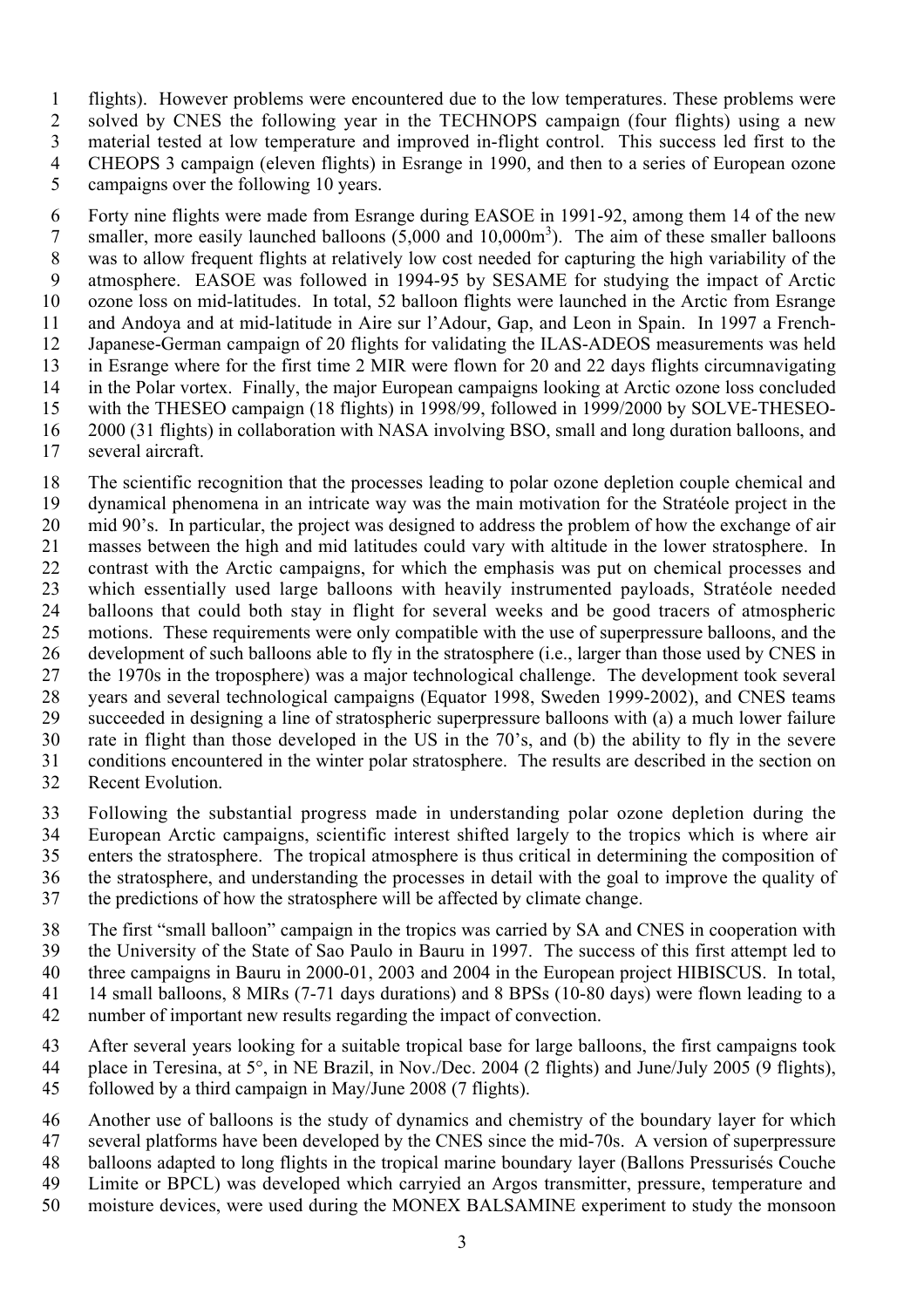in the Indian Ocean (Reverdin and Sommeria 1983). BPCL have been used to measure turbulence,

 diffusion and transport properties of different chemical species, in particular over urban areas (see Businger et al. 1996 for a review). These balloons have a life expectancy of a few hours and 4 require a local receiver system. These balloons, used for  $\sim 50$  years (Angell et al, 1960), fly in various configurations, and were successfully operated by the CNES and French laboratories in recent field experiments such as:

- PYREX in 1990 to characterize the streamlines above and around the Pyrenees;
- SOFIA/ASTEX in 1992 to document the wake of an island in the Azores archipelago;
- ETEX in 1994 to validate trace species transport models;
- 10 MAP in 1999 to document the flow in an Alpine area;
- INDOEX in 1999 to investigate the Indian ocean;
- ESCOMPTE in 2000 and 2001 to follow the sea-breeze circulations and the Lagrangian evolution of the ozone concentration in the pollution plumes; and
- 14 CERES in 2005 to monitor the air mass evolution in a Lagrangian experiment of the carbon dioxide concentration monitoring at the regional scale;
- AMMA to study cyclogenesis in 2006; and
- 17 VASCO in 2007

 During VASCO, the new Aeroclipper system (Duvel et al. 2008) was also successfully tested. This kind of balloon is able to do measurements at the air-sea interface during long flights in the open oceans. The unique feature of this system is also its ability to converge into cyclone eye and then to 21 perform long duration measurements into the eye, eyen after the transformation of the cyclone in an extra-tropical disturbance.

### *Regular measurements*

 Regular observations by smaller groups of scientists have been an important component of the overall programme of balloon-borne observations. Most notably in Europe, a long data set on stratospheric trace gas observations has been made using CNES-launched balloons since the late 1970s. These measurements were started at the FZ Jülich and are now being continued at the University of Frankfurt. These regular long-term measurements of the concentrations of chlorofluorocarbons and other long-lived gases in the stratosphere have been used to assess the long-term evolution and variability of the stratosphere, including the speed of the stratospheric circulation (e.g. Schmidt and Khedim, 1991, Engel et al., 1998, Engel et al., 2002, Engel et al., 2003, Rohs et al., 2006). Other European measurement records started in the early 1990s and there 34 are now time series for species such as  $O_3$ ,  $NO_2$ ,  $H_2O$ , aerosols, BrO as well as chlorine and nitrogen species.

 An alternative operational approach has been carried out in the USA by the University of Wyoming (UW). Their approximately monthly balloon-borne measurements began in the early 1970s using small (~15 kg, since increased) aerosol instruments. The relatively small size of their instruments has permitted fairly easy deployment so that the measurement record from Laramie (~650 flights) has been extended to the Antarctic (~60 flights), Arctic (~20 flights), southern mid-latitudes (12 flights) and now the tropics (6 flights). The scientific productivity from this record is extensive. On their own the measurements characterize the size distributions of stratospheric aerosol: volcanic, background, PSC, and tropical. Together with other measurements they have helped to calibrate/validate satellite and lidar measurements, establish the composition of stratospheric aerosol, understand changes in nitrous oxides and ozone due to volcanic activity, and test microphysical models.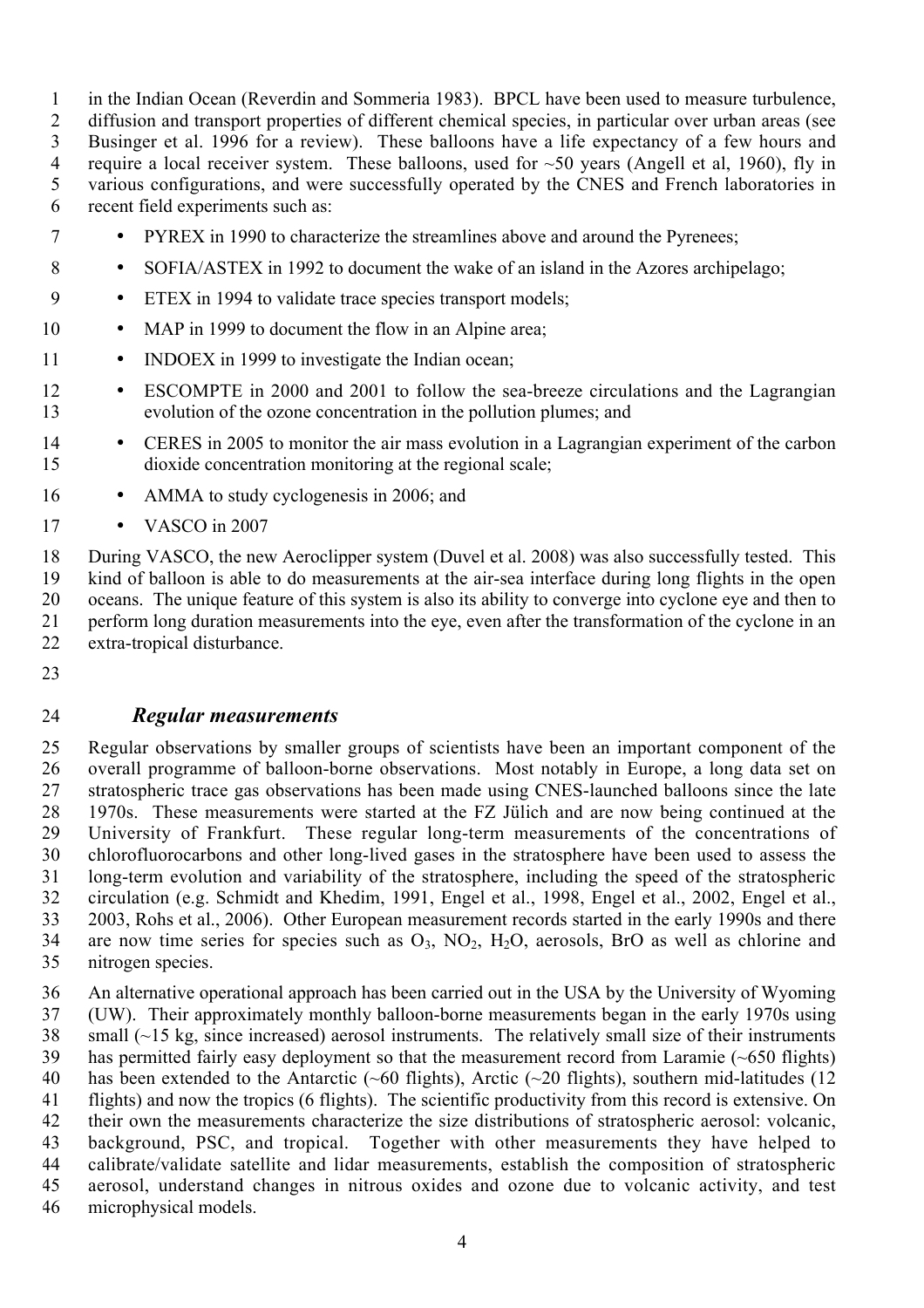The success of the UW measurement program relies on simple, relatively light-weight instruments which provide directly the kind of detail (size resolved number concentration) that most stratospheric aerosol measurements must derive, and the ability of UW personnel to manage all aspects of a balloon-borne measurement. This has resulted in relatively easy, far field and local deployments of the instruments to the stratosphere. This approach has run counter to the major trends in the community which has been to more complex balloon operations and, in many cases, more complex instruments.

 The value of such long term data sets increases with the length of time that they are taken under well constrained conditions. In particular such long time series exist for observations from mid- latitudes and specifically from Aire-sur-l'Adour. Several payloads have now been flown in this manner for shorter periods of up to 15-20 years. However flights at mid-latitude from Aire-sur-l'Adour or Gap have not really been feasible for several years.

### *Satellite validation*

 In addition to scientific studies and the development of new instrumentation which could be further used in space, an essential role of the balloons is the validation of satellite measurements, which has been documented in a large number of validation papers. A number of instruments providing data on ozone, chemistry and dynamics were put into orbit since LIMS in 1979: notably SAGE II; HALOE and MLS on UARS; POAM II and III on SPOT satellites; ILAS on ADEOS; GOME on ERS-2; SMR and OSIRIS on ODIN; GOMOS, SCIAMACHY and MIPAS on ENVISAT; MLS, HIRDLS and OMI on AURA; FTS and MAESTRO on ACE; and most recently IASI and GOME-2 on METOP in 2006. A considerable number of balloon flights have been carried for their validation, from mid-latitude in France and Spain, from the Arctic in Kiruna and Andoya and more recently in the subtropics and tropics from Bauru and Teresina in Brazil. Particularly extensive validation programmes with balloons have been initiated and supported by Japanese agencies for ILAS-I and ILAS-II, by CNES for ODIN and by ESA for the chemistry instruments on Envisat. When coupled with a high degree of rigorous planning, balloon-borne measurements have proven invaluable in providing 'ground-truth' for the satellite instrument measurements by investigating systematic biases in the quality of the measurements over a wide altitude range.

## *Recent evolution*

#### *SCOUT-O3 campaigns - entering the tropics*

 Several campaigns were planned during the EU SCOUT-O3 Integrated Project (2004-2009): small balloons and heavy sondes in Niamey, Africa in collaboration with the AMMA project in 2006; and successive BSO and MIR campaigns originally planned for October-November 2007 in Teresina in Brazil. Problems were encountered with all these campaigns to large degree as a result of evolving operational procedures in CNES and the slow development of collaborations with third parties, coupled to a shortage of information from CNES about these developments.

 In Niamey, the light-weight telemetry previously used for the small balloons had been replaced by the older 65 kg heavy system. This resulted in a need to use larger balloons with longer preparation on the field. In addition, flights could only be made with the authorisation of the president of CNES(!). Overall only 6 of the 10 flights planned could be carried in Africa, and most of scientific results came from the "heavy sondes" programme operated by the scientists themselves.

 There were large delays in obtaining cooperation and flight authorisations from Brazil, and so the MIR Teresina campaign was shifted to the Seychelles Islands in February 2008. However hardly

any scientific results were obtained after the revision of CNES safety rules during the course of the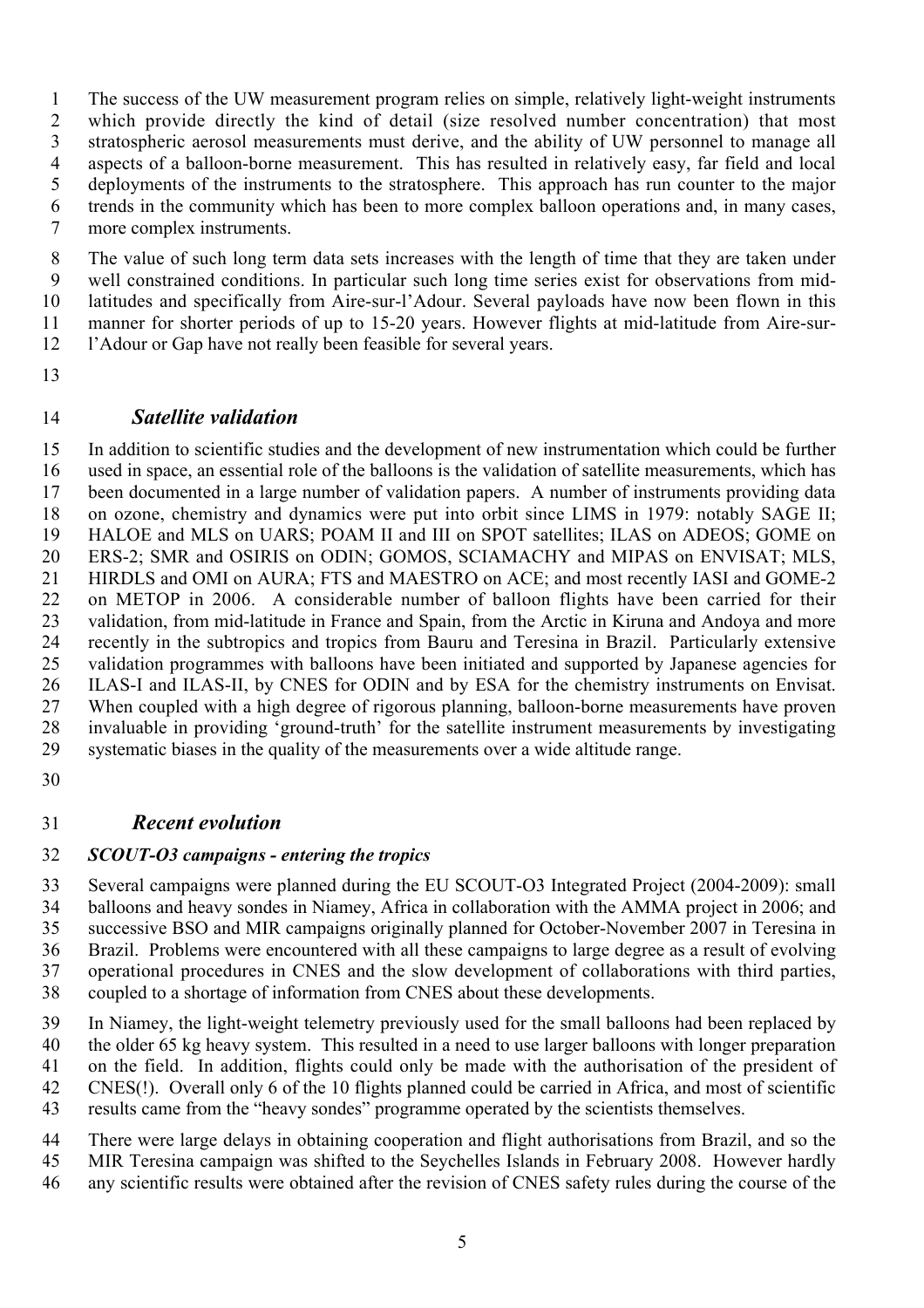campaign and the failure of newly developed telemetry / remote control systems. This failure is the

subject of an on-going CNES review.

 The large balloon campaign was successfully completed from Teresina in May/June 2008 (after a delay of 7 months) with 7 flights in a 4 weeks period. Important components of this success have been the CNES balloon profiling capabilities by making use of the QBO winds, the good and fast communication between the operational team and the scientists, and the obvious motivation on the part of the CNES operational team to make this campaign a big success. From the scientific perspective this was a welcome step back towards the flexibility of the operational approach of CNES in the 1990s which was driven by scientific aims. For example three large balloon flights were performed by CNES within 24 hours during the SESAME campaign. The success of the 2008 Teresina campaign proves the potential of this site for doing balloon science in the inner tropics.

### *VORCORE campaign*

 In parallel to the SCOUT-O3 campaigns, the Vorcore campaign (first phase of Stratéole) was held in McMurdo, Antarctica, in September/October 2005. 27 superpressure balloons (BPS) were launched and flew in the lower stratosphere at 50 and 70 hPa, depending on the balloon size (respectively 10 and 8.5 m diameter). An overall flight duration of 2 months was achieved, the longest flights lasting for 109 days. More than 150,000 meteorological observations were gathered during the campaign, which enabled an excellent coverage of the stratosphere south of 50°S. The campaign was a real technological success, and opens the door to a renewed use of stratospheric superpressure balloons. Although the scientific objectives had evolved along with our increasing knowledge of stratospheric dynamics and transport since VORCORE's conception, such long- duration superpressure balloons proved to be unique devices able to document with a very high accuracy small- and meso-scale phenomena on wide geographical areas. Vorcore has for instance provided so far unprecedented results on gravity waves above Antarctica and the surrounding ocean, including the description of sporadic extreme events. The scientific success of Vorcore was however compromised by on-going changes to the flight domain which initially extended from the 27 South Pole to 10°N. Three weeks before VORCORE started, CNES decided on safety grounds that the balloons were not allowed to fly north of 50°S which was changed to 40°S as a result of negotiations with civil aviation authorities in Australia, New-Zealand, Argentine, and Chile during the first few weeks of the campaign.

## *Perspectives*

 Overall, the scientific opportunities available using CNES balloon capabilities have decreased significantly in recent years. Two main issues connect the problems encountered in recent years. First, the safety rules and flight authorizations have become a real limitation, with the effects of stricter regulations being unnecessarily compounded by an almost complete lack of transparency about the regulations are. This comment applies, to differing degrees, to all types of balloon. Until more is known about the application of the more stringent safety rules, it is impossible to assess what their impact will be on the various parts of the balloon programme. More importantly and of greatest concern to the scientists has been the poor dialogue with CNES management. This has occurred despite the extensive discussion of these issues (e.g. on safety, cost and technological development) and high priority given to them by the CNES balloon audit committee in 2005, the balloon workshop in Paris in late 2005 and finally again at the ESA Symposium on Rocket and Balloon research in 2006. Many balloon scientists have a real anxiety about whether their own interests will remain viable. It is hoped that the balloon workshop in Pau will help restarting contacts between CNES and users, and that clear views on what is still feasible or not can be provided to scientific balloon users.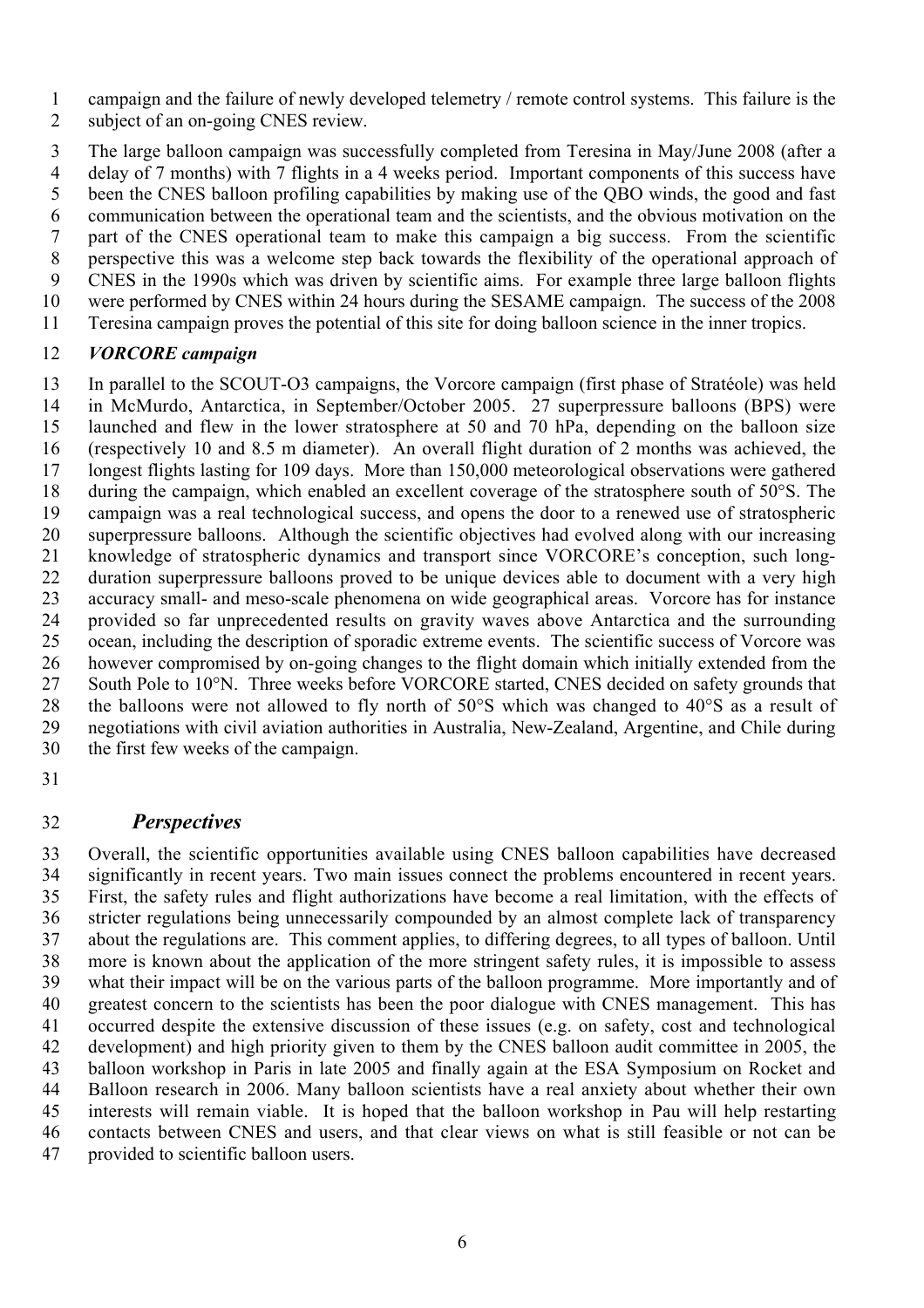# **2. General scientific challenges**

 As comprehensively described in the 2007 IPCC report, climate is inexorably changing due to the radiative forcing resulting from the rising atmospheric concentrations of greenhouse gases. This climate change, that is basically a surface global warming, appears in an environment that is simultaneously varying due to human activities (deforestation, urbanisation, industrial emissions in the air and in the ocean, etc.). The knowledge and the prediction of these entwined changes requires increasing observation and modelling efforts.

 This section gives a short summary of some current scientific challenges with an accent on the chemical composition of the atmosphere. This composition depends on anthropogenic emissions and on natural exchanges with the earth surface (land and ocean). Anthropogenic emissions will be driven by the global economic activity. Natural emissions will change due to variation in global surface temperature and to the evolution of land use, ocean productivity or ocean surface state. The resulting atmospheric concentration of a particular compound in a given region will be also determined by chemical and physical processes (e.g. rain-out, role of cloud formation) eventually controlling its formation and/or its destruction. These complex processes, which may also be perturbed by the climate change, need to be well understood in order to make reliable predictions of our future environment. An efficient observation network is needed in which balloons could be an important component.

 Due to the characteristics of the balloon technology, and as a preamble to the remaining of this report, we separate this section into two main topics, one related to the stratosphere, with an emphasis on ozone depletion, and the other to the troposphere. Stratosphere-troposphere links are discussed in both sections. An additional subsection highlights the need for validation of satellite products.

### *Stratospheric Ozone and Climate Change*

 Ozone depletion and the consequent increase in surface ultraviolet (UV) radiation has been a matter of major public and societal concern for the past 30 years. Increasing evidence about the causal role of chlorofluorocarbons (CFCs) and other ozone-depleting substances (ODS) led first to national limits on emissions of CFCs in some countries, then to the Montreal Protocol which initially put a cap on future international emissions of ODS and finally to amendments of the Montreal Protocol with a globally agreed phase-out of ODS. Over the years, further amendments have been introduced which extended the agreed phase-out to the hydrochlorofluorocarbons (HCFCs) and hydrofluorocarbons (HFCs) which had (respectively) smaller and no potential to deplete ozone. These more recent amendments, particularly the one in 2007, were to a large degree approved to reduce the impact of HCFCs and HFCs on climate change: while better for ozone depletion than the CFCs, HCFCs and HFCs are strong greenhouse gases. In parallel to the increasing recognition of this link between ozone depletion and climate change on the policy side of the Montreal Protocol process, there has been increasing acknowledgement and interest in the important scientific links between them. The emphasis of stratospheric research is gradually shifting away from ozone depletion and toward climate-stratosphere interactions.

 Increases in greenhouse gases due to human activity have had a significant effect on the troposphere and stratosphere. In particular there has been a warming of the troposphere, most notably in the tropical upper troposphere and the high latitude lower troposphere, and a cooling in the stratosphere (Figure 1(c)). Figure 1 also shows the contribution of the five main factors responsible for decadal 45 changes in temperatures during the  $20<sup>th</sup>$  century. These changes have been accompanied by an increase in the tropopause height, with larger changes at higher than at lower latitudes. It is clear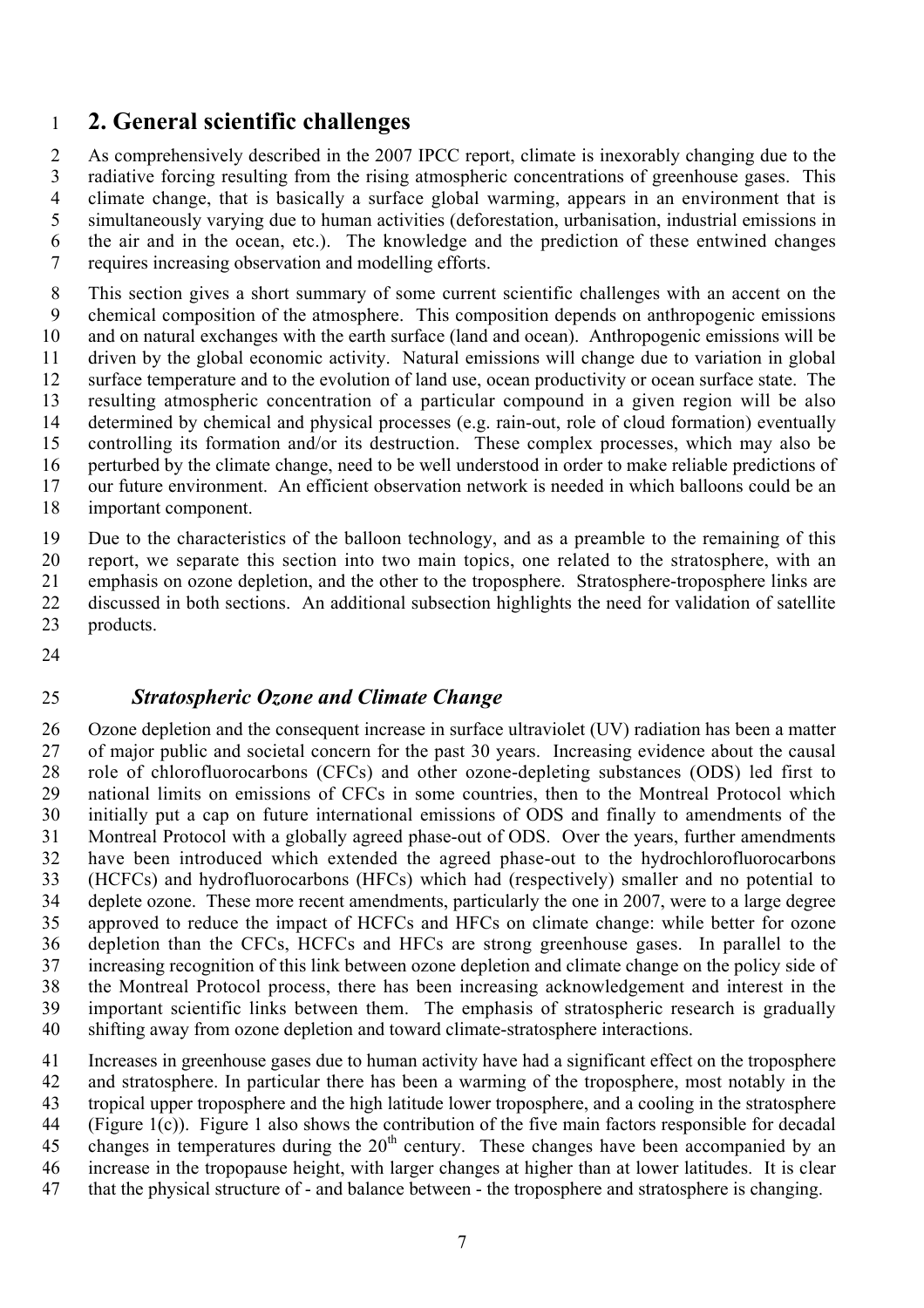

- 
- 

**Figure 1.** Zonal mean atmospheric temperature change from 1890 to 1999 (°C per century) as simulated<br>by the PCM model from (a) well-mixed greenhouse gases, (b) tropospheric and stratospheric ozone 3 by the PCM model from (a) well-mixed greenhouse gases, (b) tropospheric and stratospheric ozone changes and (c) the sum of all forcings including solar cycle, volcanoes and direct aerosol effect. changes and (c) the sum of all forcings including solar cycle, volcanoes and direct aerosol effect. 5 Plot is from 1,000 hPa to 10 hPa (shown on left scale) and from 0 km to 30 km (shown on right).<br>6 [Derived from IPCC WGI, Chap 9, 2007, based on Santer et al. (2003a).] [Derived from IPCC WGI, Chap 9, 2007, based on Santer et al. (2003a).]

 These temperature changes are calculated to continue into the future as the strength of the effect of the well-mixed greenhouse gases (Figure 1(a)) increases and as the effect of stratospheric ozone depletion from CFCs (the upper part of Figure 1(b)) diminishes. Calculations by the ensemble of IPCC AR4 climate models show that the contrast between the tropospheric warming (again, particularly in the tropical upper troposphere) and the stratospheric cooling is likely to increase  $\frac{12}{2}$  dramatically during the 21<sup>st</sup> century.

 These changes in temperature will be accompanied by significant changes in the composition and meteorology of the troposphere and stratosphere, as well as by changes in anthropogenic and natural emissions. The strong two-way dynamical coupling between the troposphere and the stratosphere is not well understood nor are any likely changes – changes in the stratosphere cannot simply be regarded as passive responses to changes in tropospheric circulation and in composition, but as part of the response of the coupled troposphere-stratosphere system. The input into the stratosphere will be affected by the changes in temperature and humidity. For example the balance between gradual uplift into the stratosphere and fast uplift in intense convection is likely to change and hence change stratospheric composition. One recognised, but poorly quantified mechanism is the transport of very short-lived substances (e.g. CHBr3) from the Earth's surface to the stratosphere. The lifetime of these compounds is such that rapid uplift in convection is the only plausible way in which they can enter the stratosphere in large enough amounts to explain the discrepancy between the observed concentration of stratospheric bromine and the amount which can be attributed to the long-lived bromine-containing compounds. Improved knowledge of strong convection and its effects would have a wider importance as any substance released at the Earth's surface in a convectively active region can thus reach the upper troposphere or lower stratosphere.

## *Tropospheric processes*

 Many scientific challenges to understand and predict the earth climate are related to the troposphere, and in particular to the boundary layer. There is indeed a continuous exchange of heat, momentum, water and other gases between the atmosphere and the surface of oceanic and continental regions. Most of the atmospheric water cycle takes place in the troposphere and water has an important impact on radiation exchange between the Earth and space, either as a greenhouse gas, or as liquid/ice droplets in cloud. There are still large uncertainties in the radiative role of cloud in the climate sensitivity.

 Climate change will also induce changes in the atmospheric circulation and in its variability at different time scales. These changes may give significant increases in the occurrence of extreme events such as heat waves, floods or cyclones. To this end, the different processes which cause the atmospheric fluctuations must be better understood, in particular in the tropics. Indeed, while the synoptic perturbations are relatively well understood and simulated in mid-latitudes, the tropical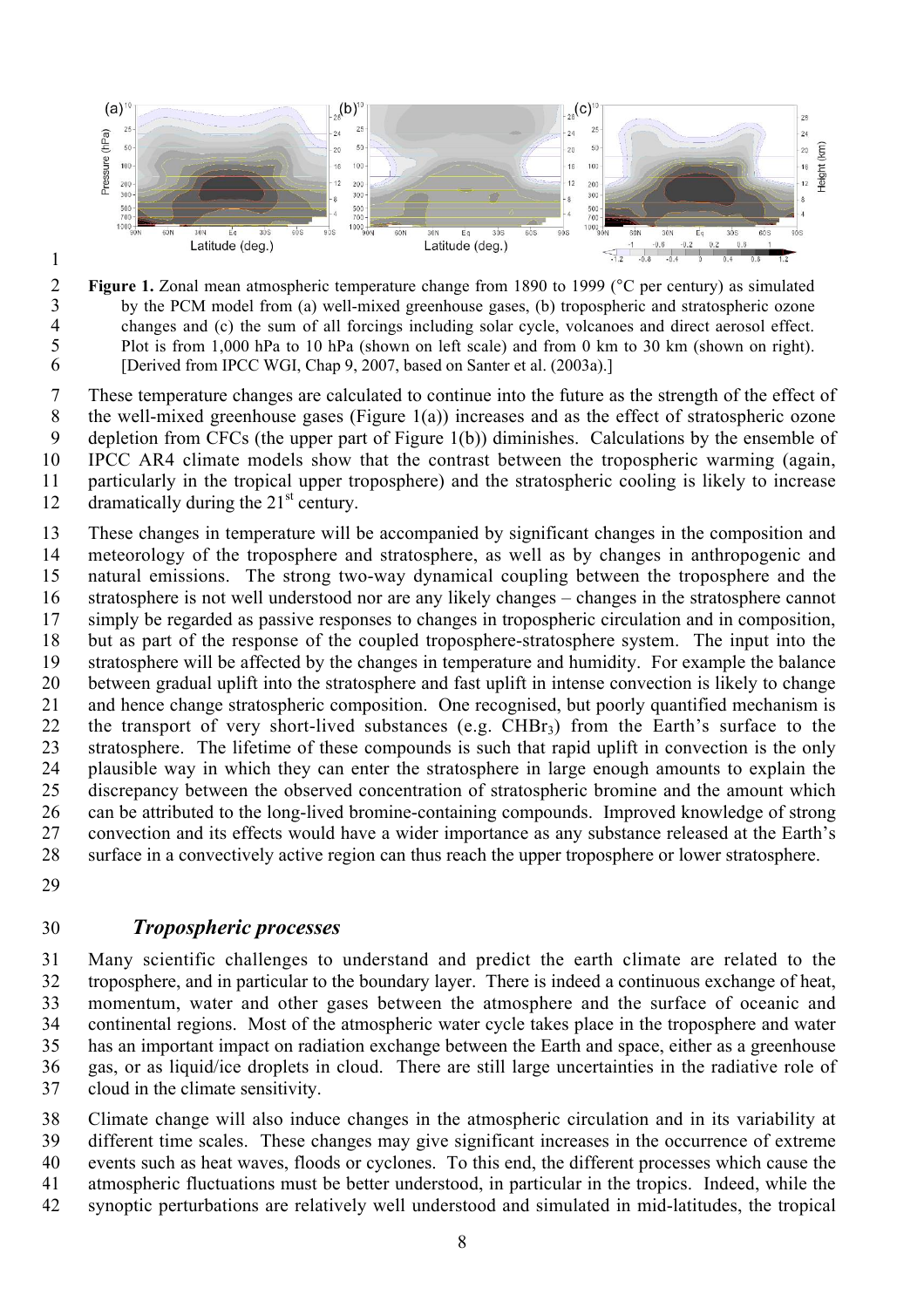climate variability is still poorly simulated; especially when ocean-atmosphere coupled models (the model used in climate sensitivity tests) are used.

 Major progress is needed if we are to better understand and simulate different aspects of the tropical climate such as monsoons or intraseasonal perturbations (Madden-Julian oscillations). These tropical features are indeed controlling different aspects of the general circulation of the atmosphere and thus the transport of different chemical species. Because of the large oceanic fraction in the tropics (especially near the equator) and of economical problems of some tropical countries, there is a lack of in-situ measurements in the tropical areas. This poor in-situ measurement sampling in the tropics is not totally compensated by satellite instruments, and field campaigns are thus very important to understand the physical processes at the origin of the tropical weather and climate variability. Improvements are also needed in the observation and the forecast of the tropical cyclone track and intensity, and in the evaluation of the impact of climate change on the tropical cyclone activity (including their impact on mid-latitudes after their transformation in extra-tropical disturbances).

 As noted above, global change will modify the distribution of the different sources and sinks of different chemical species. In addition, the vertical transport, entrainment and detrainment of these chemical species at various levels in convective clouds are also sources of uncertainties in the knowledge and the simulation of their distribution. The effect of long-range (continental and inter- continental scales) transport of pollutants on the atmospheric composition of a particular region remains an important scientific and political issue. Conceptually the primary processes are well understood, but the quantification remains poor. The extent of such long-range transport depends on the vertical transport out of the boundary layer and into the upper troposphere. For this process, an eventual change in the distribution and the intensity of the convective activity in relation to global climate change could be important. Conversely, the transport of ozone from the stratosphere to the troposphere at higher latitudes remains one of the major uncertainties in the current and future budget of tropospheric ozone.

 Many programmes are devoted to the forecast of the air-quality. These forecasts are based on physico-chemical models that need to be evaluated and improved by using Lagrangian measurements of the atmospheric composition. The chemical evolution of polluted plumes during transport, the exchange between the boundary layer and the free troposphere, and the coupling between atmospheric chemistry and radiation are all still need of further study. For example, better understanding and quantification of the radiative heating of turbid layers and other processes could help explain the formation and long-range transport of relatively thin pollution layers observed in the free troposphere. The picture below is an illustration of a dust layer, captured by the spaceborne lidar Caliop, travelling from North Africa over the Mediterranean, and climbing above the marine boundary layer. Quasi-Lagrangian balloons, flying in and/or below the dust layer, and equipped to document the thermodynamics and aerosol characteristics of this layer, are probably among the best tools to help to characterize the impact at the regional scale of such phenomena

 The fluxes of gases and radiation between the Earth's surface and the boundary layer are critically important for the hydrological cycle and for the physical and chemical structure of the atmosphere. While these fluxes have been extensively studied in many parts of the world, there are still significant gaps. For example, conditions before during and after severe storms, particularly over the oceans, are not well characterised, a situation which is not helped by the relative scarcity of routine meteorological measurements over the oceans. In the tropics, the perturbation of air-sea flux of water and heat by deep convective events are very important for a correct simulation of monsoon variability.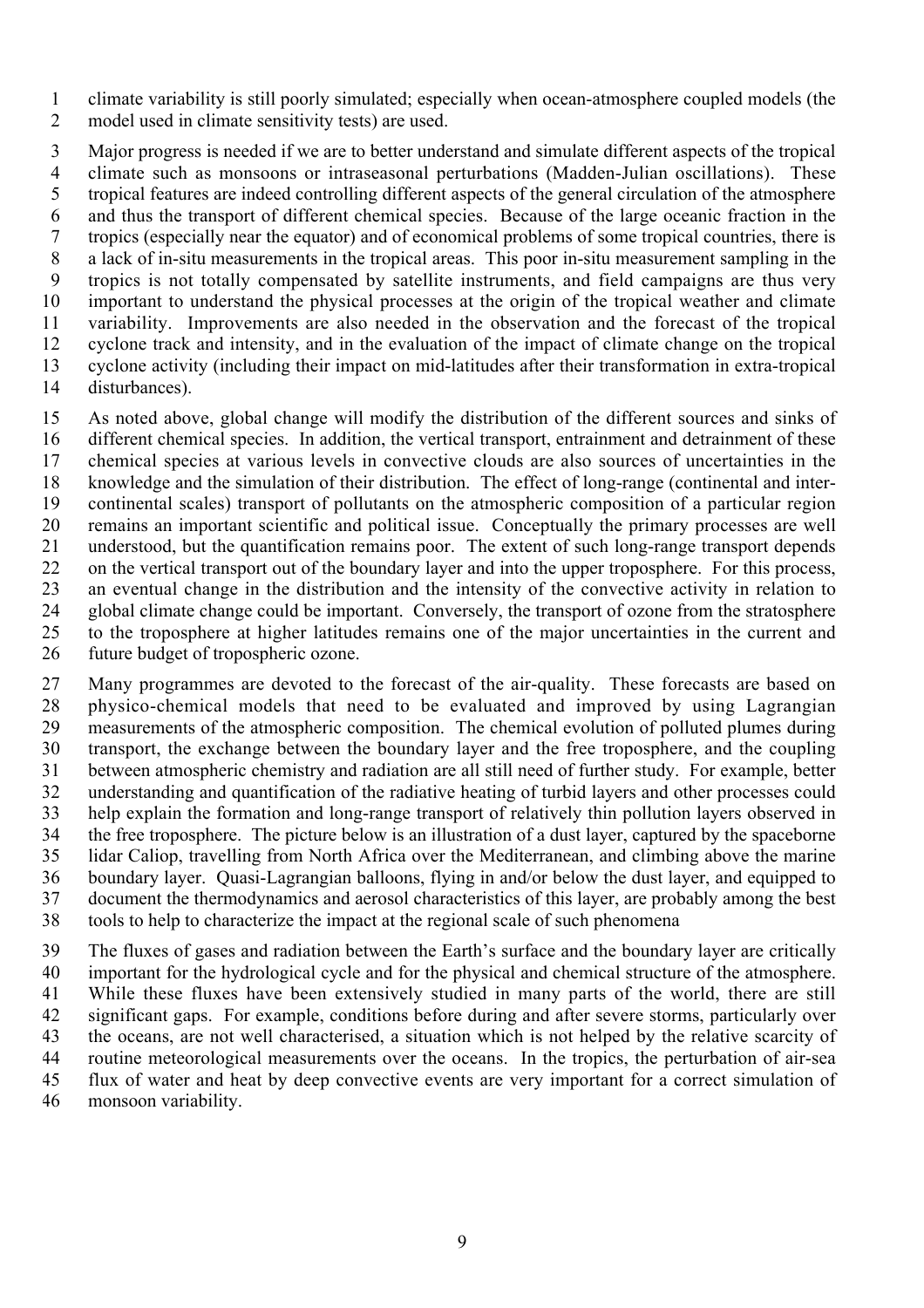

**N-S vertical cross-section over the Mediterranean and North-Africa of a dust layer episode, as measured by the spaceborne lidar Caliop. The dust layer is characterized by the yellow areas.**

 The cumulative effect of a large number of small- and meso-scale meteorological phenomena on the global atmosphere can be large – and is certainly not well quantified. Moreover, these phenomena will be influenced by climate change and so their frequency and/or strength may well change. Among these processes, deep convection in the tropics has a significant role in determining the stratospheric composition. In addition, lofting of air from the ground to the upper troposphere is an important process in determining the amount of air pollution which is transported on inter-continental scales.

 Another such phenomenon is mesoscale waves, so called gravity waves. Such waves, generated in the troposphere, play an important role in determining the atmospheric circulation and temperature in the stratosphere and mesosphere, and significantly contribute to the driving of global-scale oscillations, like the quasi-biennial oscillation (QBO). They are furthermore implied in the formation of Polar Stratospheric Clouds (PSCs) above mountain ridges during winter. Their impact on the global middle atmosphere circulation is expected to vary with climate change, especially because their propagation from the troposphere to higher altitudes is very dependent on temperature and wind gradients in the atmosphere. Estimating the effect of gravity waves on the global atmosphere is quite challenging, as these phenomena are very sporadic in time and heterogeneously distributed in space. These characteristics are nevertheless essential when one wants to assess how gravity waves drive the general middle atmosphere circulation, for steady and homogeneous sources will not produce the same atmospheric response than intermittent and scattered ones.

 While the meteorological aspects of these mesoscale events have often been intensively studied, there are many aspects which are not well understood, one of which is their global impact on the transport of trace species. Furthermore, because of their small scales, these processes are parameterized in global circulation models used to perform climatic runs, and constitute major sources of uncertainty in our prediction of the future climate. Assessing their global effect and how it could change in the future therefore demands further and better observations to validate and improve the current parameterizations.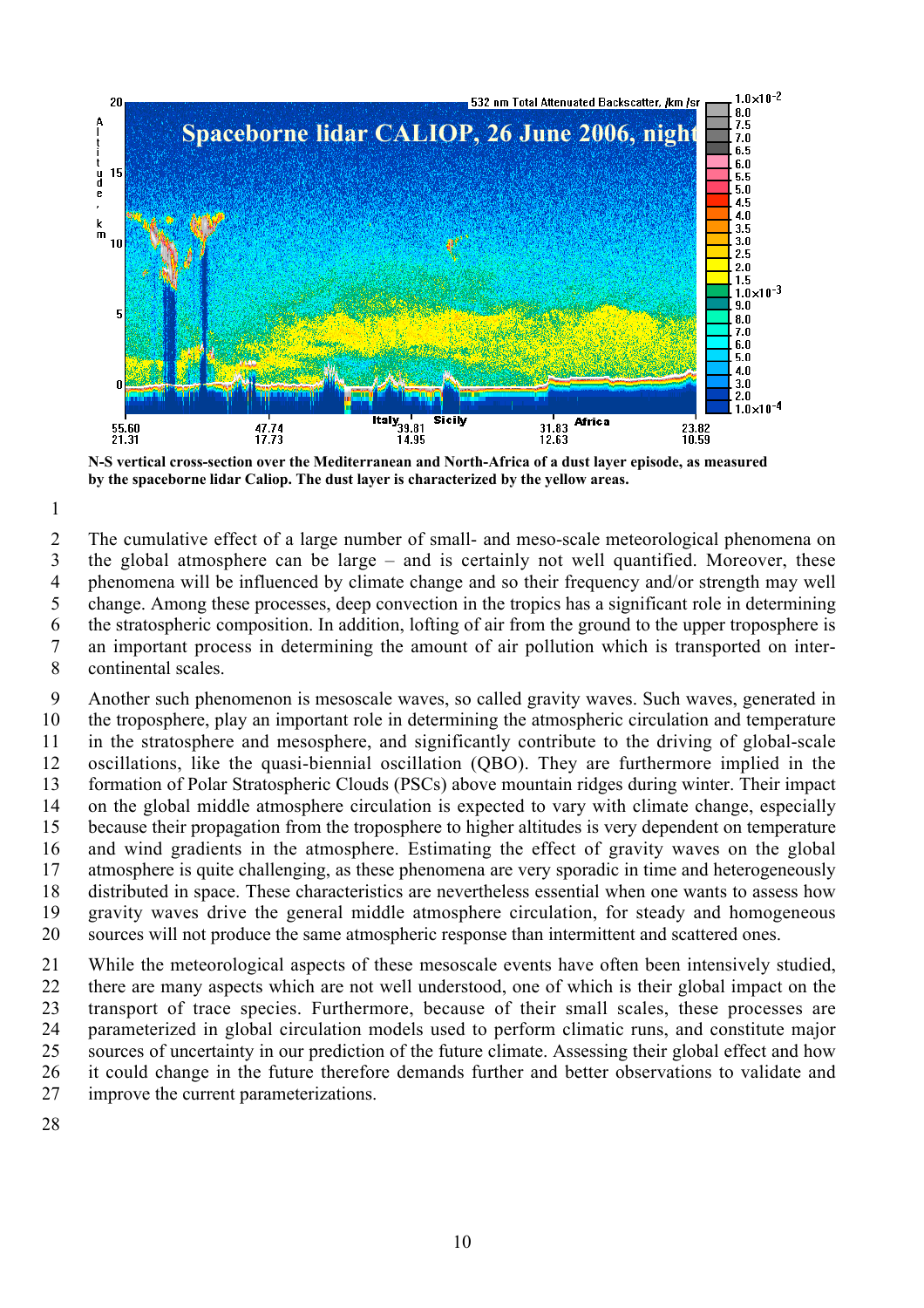### *Satellite instruments*

 Using satellites is the only approach to obtain global homogeneous measurements of different properties of the Earth system. However, satellite measurements are always indirect (conversion between radiances and different physical variables) and require sophisticated processing algorithms based on physical relations and careful absolute calibration or calibration using statistical relations. These algorithms and the reliability of the calibration need thus to be validated for various locations and atmospheric conditions.

 A number of satellite instruments making measurements of the stratosphere and UTLS will be operational for the next few years. ENVISAT, ODIN and Aura are currently planned to remain active until around 2012-13, after which satellite coverage of the stratosphere will decrease significantly. As a result, continued validation will be required during the next few years, after which non-satellite systems will be more important in the year-to-year observation of the stratosphere. Observing the effect of climate change on the stratosphere for the next 10-20 years will thus depend principally on non-satellite platforms unless new satellite programmes are decided quickly. Those satellite instruments which are already launched or planned (e.g. EUMETSAT's Meteosat series and possibly ESA Sentinel) will (a) require additional validation; and (b) offer opportunities for associated scientific research projects to be developed. One such example is the study of sprites in conjunction with the TARANIS satellite. In addition, new satellite instruments devoted to the observation of the troposphere, such as Megha-Tropiques or ADM-Aeolus, will be launched in the years to come and will require in situ validation measurements.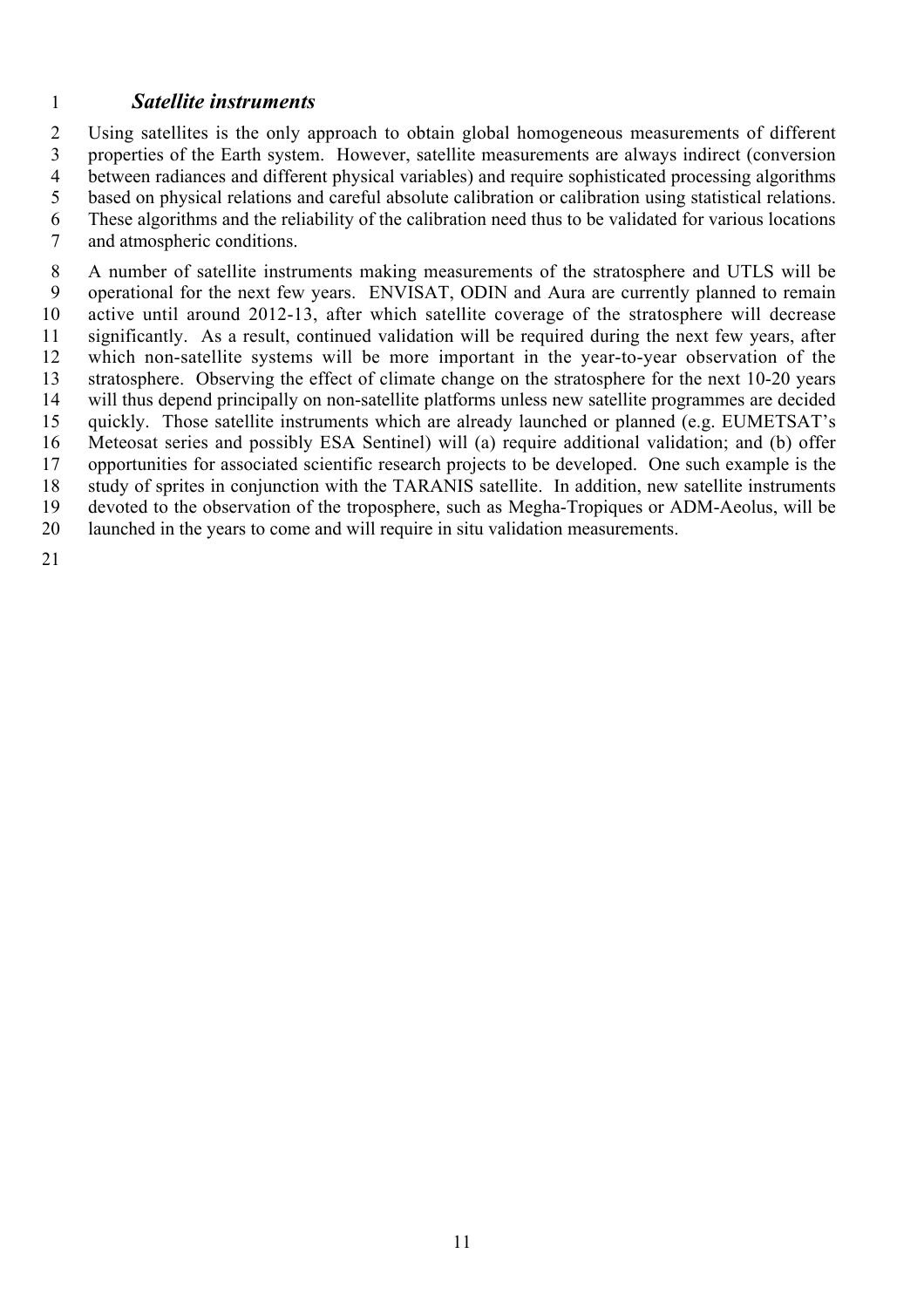# **3. The role of the balloons (5pp)**

 Balloons are one of many platforms (satellites, aircraft, ground stations, ships) available for making measurements of the atmosphere. These other platforms are in some senses rivals to balloons, a fact that is important to remember in planning for the future. In particular, there have been great advances in the development of unmanned aircraft and these are becoming increasingly available for atmospheric research. At the same time, technological advances are allowing major advances in the design of the instruments used to make atmospheric measurements with the result that instruments can be made lighter or have greater capabilities.

 Overall there is a societal need to study the atmosphere in the most suitable and most cost efficient way. As a result balloons should be considered as part of a broad observational suite of platforms, and it is essential here to identify a unique role for balloons which is complementary to other approaches. Improved understanding of long-term changes (natural variability and sustained trends) is a critical issue and cost efficiency of making the observations will be an important factor in determining how the necessary studies are performed. In parallel the accelerating move to the use of highly complex Earth System Models means that more integrated measurement strategies will be needed.

In this section the special characteristics of the various types of balloon are highlighted along with

 the implications for the types of studies (including launch strategies and balloon types) that should involve research balloons.

#### *Boundary layer and lower troposphere*

 Short duration pressurized balloons equipped with local transmission systems are very useful to follow air parcels along quasi-Lagrangian trajectories in the boundary layer. This is a unique feature of balloons that makes it possible to evaluate and improve the representation of physico- chemical process in numerical models designed to forecast, for example, air quality in or in the vicinity of large urban areas. These balloons can thus complement other field experiments by giving information on the transport and the evolution of different chemical species. The main advantage of these balloons compared to unmanned aircraft is the ability to do these quasi- Lagrangian measurements and to follow the evolution of an air parcel. In addition, these balloons are relatively cheap and it is thus possible to launch a relatively large amount of balloons in order to well sample some particular events. Developments of new small sensors for probing various chemical species or aerosols, which is occurring in other fields, would be a great benefi.

 Very light gondolas are currently under development (Nano at CNES, Wisdom balloons in the US). These payloads are currently developed to report only wind vectors and can last up to 15 days. The transmission system is also local, but with a possibility to use each payload as a transmitter for the other balloons (each balloon is a node of a network). These very small balloons could be used in clusters of tens to hundreds devices. This is a new and promising approach to study the dynamics of meso- to synoptic-scale systems and the transport of chemical species in these systems. This could be especially useful to probe mesoscale convective systems and cyclones in regions where no radar data exist.

 For long lasting balloons equipped with satellite transmission, the role is mainly to probe the low- level circulation over remote oceanic areas. For these balloons however, the density of the balloon changes during the flight as a result of helium leaks, envelope stretch or diurnal solar heating. Further, water-loading forces resulting from condensation and rain can modify the mass, and thus the flight level of the balloon. Sometimes, this forces the balloon down to the sea surface where the atmospheric sensors are damaged. Long duration pressurized balloons measurements in the boundary layer are thus difficult to obtain and exploit because of these uncontrolled altitude changes. Recently, National Oceanic and Atmospheric Administration (NOAA) Air Resources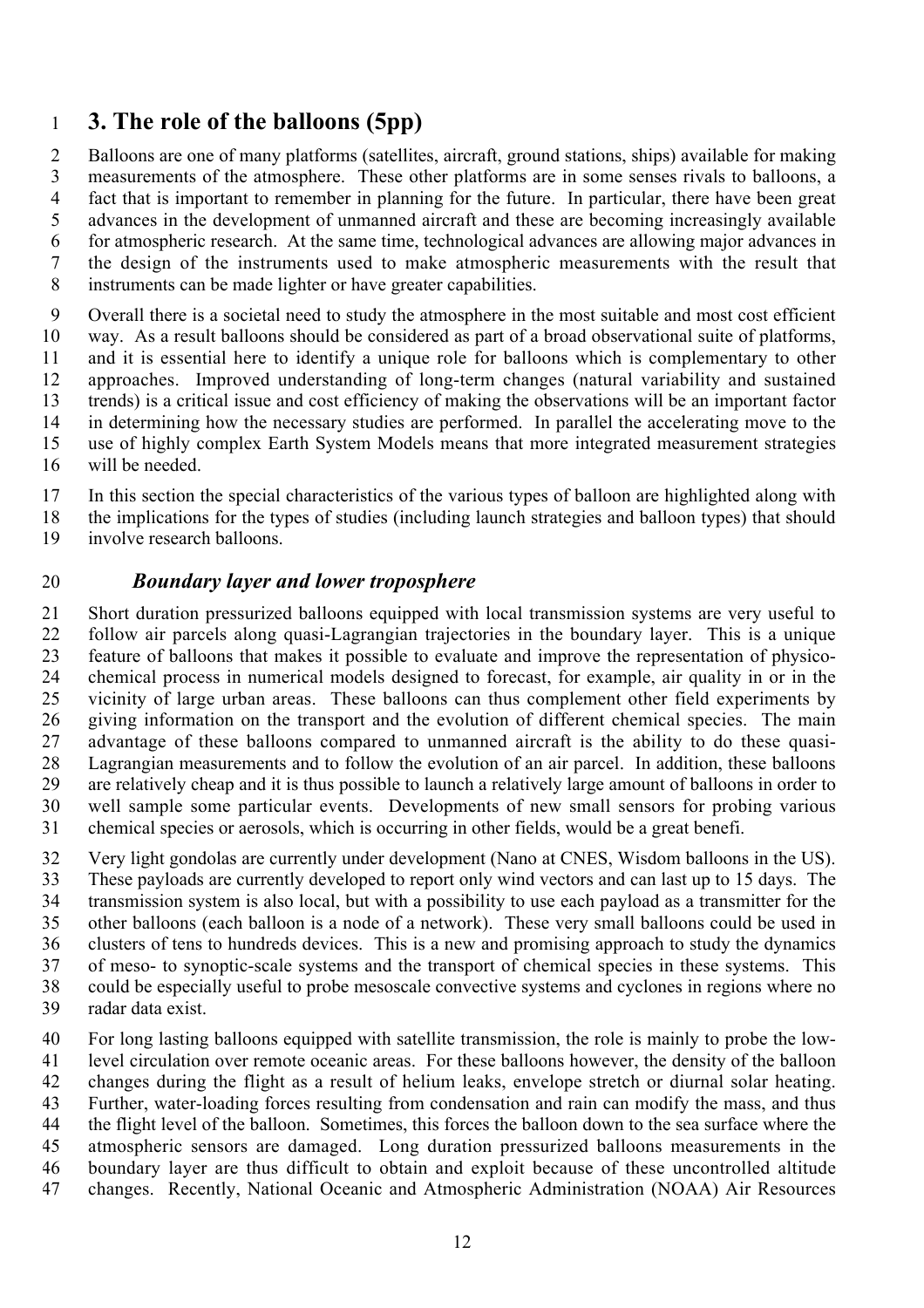Laboratory Field Research Division (ARLFRD) made an improvement by controlling the balloon altitude using adjustable air ballast into the balloons. This concept was validated by a flight of 12 days above the North Atlantic during the International Consortium for Atmospheric Research on Transport and Transformation (ICARTT) field experiment held in the summer of 2004 (Businger et al. 2006). Evolution toward a full control of the altitude is needed. Evolution for flight rather in the middle troposphere could be useful. To be more useful, development of new small sensors for probing various chemical species or aerosols is also requested (as for short duration BL balloons above). If successful, these balloons give unique continuous measurements in regions of the open ocean where no other in situ measurement exists. Equivalent aircraft measurements are likely to be more expensive, and they do not give measurements for quasi-Lagrangian trajectories. These balloons could be used to validate wind estimates of the ADM-Aeolus mission.

 The new Aeroclipper system (Duvel et al. 2008) is a device designed to perform relatively long flights (of up to 30 days) in the surface layer (under 50 m) over remote ocean regions. As such it gives unique measurements at the air-sea interface in remote oceanic regions, in particular near and under convective systems. The Aeroclipper is a streamlined balloon vertically stabilized by a guide rope. The guide rope keeps the balloon close to the surface and prevents the instrument gondola from dropping into the ocean in case of rain or condensation loading. The Aeroclipper may be equipped with an atmospheric and an oceanic gondola giving estimates of surface parameters and of the turbulent fluxes at the interface. The Aeroclipper is naturally attracted in low-level convergence generated by large tropical convective systems and thus improves the measurement sampling around and under these features. During the VASCO experiment (January 2007), two Aeroclippers launched from the Mahé Island converged into tropical cyclone Dora and remained within the eye of the cyclone the following days. Continuous measurements of various surface parameters including the surface pressure made in the eye of a cyclone reveal its evolution and intensity. Near real-time transmission is a new and unique capability of the Aeroclipper for cyclone nowcasting by providing input data for assimilation in operational cyclone forecast models. Moreover, surface pressure measurements taken in the eye could validate and improve the accuracy of the Dvorak technique which estimates cyclone intensity from satellite pictures; (e.g. Velden et al. 2006). The Aeroclipper development should be completed and its ability to track cyclone intensity proven. Evolution for other measurements including chemical species, aerosols, radiative fluxes, precipitation must be considered. A lighter version of the Aeroclipper should also be studied.

### *Long duration in UTLS and above*

 In the past ten years or so, CNES was the only institution which flew long-duration balloons (other than BSO) in the stratosphere. The experience of CNES teams in the development and use of such balloons is therefore really unique.

 Long-duration balloons (i.e., flights that can last for a few weeks to a few months) first offer an access to remote areas that can hardly be sampled by any other ground-based instruments or even airborne platforms. Each long-duration flight also provides a wide geographical coverage, which allows the instruments to sample various meteorological situations or fly over various terrains. This last aspect renders the long-duration balloons very similar to satellites (for a significantly smaller cost), and distinguishes them from any other terrestrial platform. The measurements made during such long-duration flights are therefore well suited for documenting the variability of stratospheric phenomena or chemical composition, and can also help to assess the impact of "localized" processes (like for instance continental convection or mountain waves) on the global atmosphere.

 There are currently two types of stratospheric balloons available for long-duration flights (MIR and BPS), with different capabilities and constraints. MIRs fly at 25 km during day and 18-20 km during night, and can carry weights of about 50 kg. MIR flights can last for several weeks, and generally terminate when the balloons encounter low upgoing infrared fluxes (like high clouds in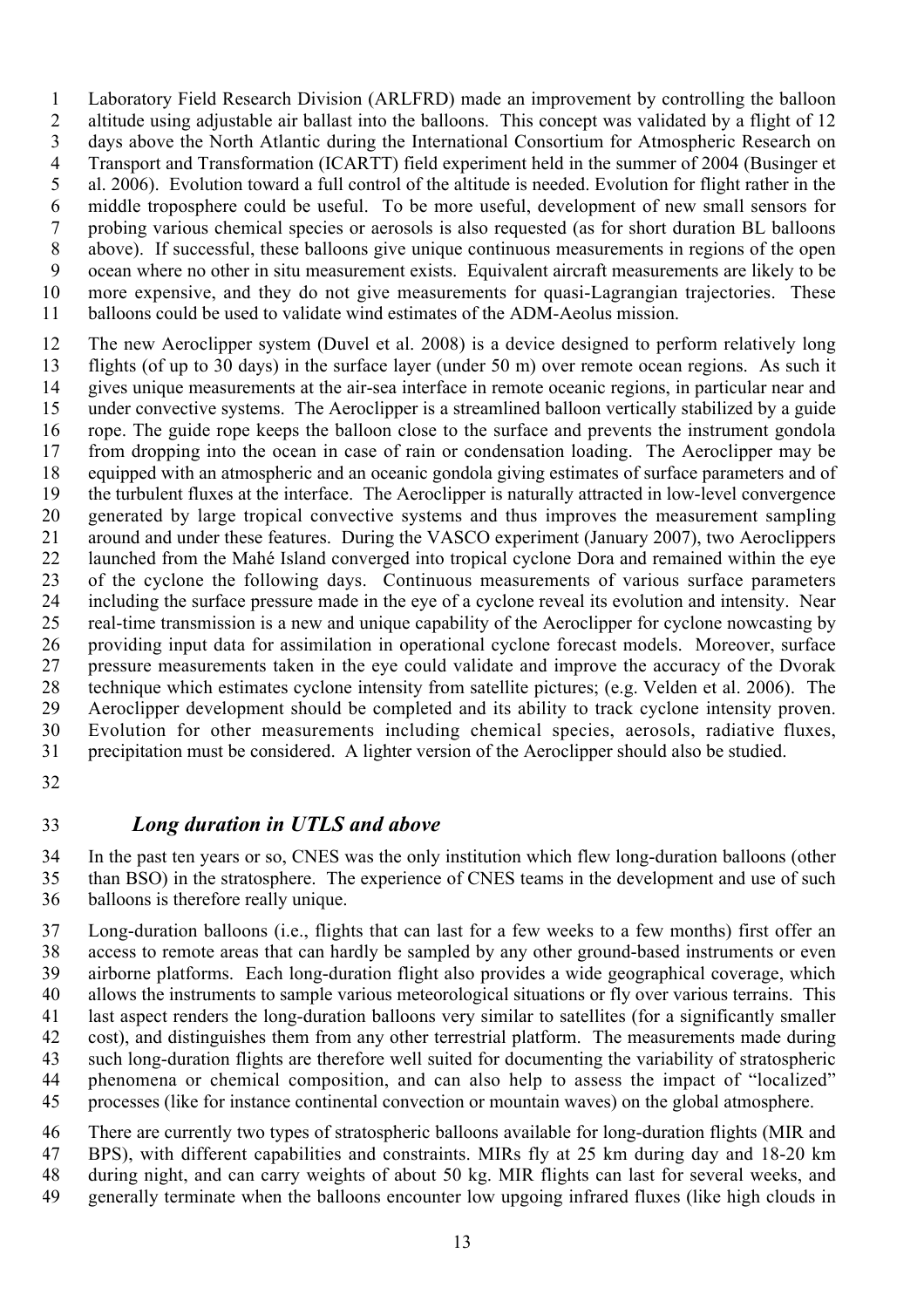the tropics). The vertical excursions during day-night transition performed by the MIR have been used to document the vertical distribution of chemical species (water vapour, ozone, nitrogen dioxide) in the lower stratosphere, and their evolution with time. In particular MIRs were used in the recent years in the EU-sponsored projects LAGRANGIAN (in the Arctic) to study mechanisms involved in ozone depletion, and HIBISCUS and SCOUT (in the southern tropics) to document the impact of tropical convection on the composition of the lower stratosphere.

 In contrast, BPSs perform flights on constant-density surfaces in the lower stratosphere (80-50 hPa depending on the balloon size). This feature is important in dynamical studies, as the balloon behaviour is known and can be taken into account during data analysis. BPS flights can last for several months. Moreover, on time-scales of days (and even longer when the activity of planetary waves is reduced), BPS behave as quasi-Lagragian devices. BPSs were developed in the framework of the CNES-funded Stratéole project to document the dynamics and transport inside the wintertime vortices, and the exchange of air through the vortex edge. BPSs have also been used in the HIBISCUS project, as well as during the French-EU AMMA initiative to help assessing the impact of the African Monsoon on the cyclogenesis in the tropical Atlantic.

 Long-duration MIR and BPS balloons are smaller than BSO, and consequently require only modest infrastructures on the ground to be launched. The issue of payload recovery is also less stringent than for BSO. They thus generally offer some versatility in launching sites, as well as in the time periods when they can be launched, and they were historically launched from a large number of places (e.g. Pretoria in South Africa, Latacunga in Ecuador, Bauru in Brazil, McMurdo in Antarctica). On the other hand, their small sizes impose strong constraints on the scientific instruments, which have to be light and low power consumers, as the energy available onboard is limited. These requirements restricted the number of instruments that were able to fly under these balloons, but the miniaturization of electronics and sensors has recently enabled further payloads (including e.g. lidars) to be involved in long-duration flights. This trend should continue in the near future, in particular with the expected development of a renewable energy module by CNES, which will extend the duration of flights, as well as with the availability of larger BPSs (12-m diameter) that can carry payloads with similar weight to those flown under MIRs. Recently Iridium-based communication during long-duration flights has greatly increased the amount of data that can be sent to ground and allowed some control during flight.

 In principle it is possible to use BSO balloons on long duration. This approach would have the advantage of carrying payloads of similar weight (maybe 50-200kg) to the instruments currently deployed on large balloons. A number of scientists have expressed interest in examining their feasibility, and this does seem to be an avenue which is worth exploring. Like BPSs, they are most suited to carrying remote-sensing instruments which can measure vertical profiles of trace species at altitudes below them.

 Last, all long-duration stratospheric balloons raise specific issues in terms of safety, policy and coordination with aviation authorities, since the flights are not restricted to one country and may cross populated areas. It is vital for the future development of long-duration ballooning activities that a reasonable and long-lasting agreement between CNES and scientists could be found in such issues, since the setting of new campaigns will be otherwise subject of too many uncertainties.

In the future, long-duration balloons will be essential to address the following issues:

Dynamics

The Vorcore campaign has shown that BPSs are unique devices to characterize mesoscale

dynamical processes in the lower stratosphere, and to diagnose their impact at global scale. The

current largest uncertainty on these processes is located in the deep tropics, where gravity waves

generated by convection are still poorly known. Yet, these waves are expected to provide a major

- contribution to the driving of the QBO, which is ill represented in most general circulation models
- although it is one of the major climatic oscillations. The ability of BPSs to sample both oceanic and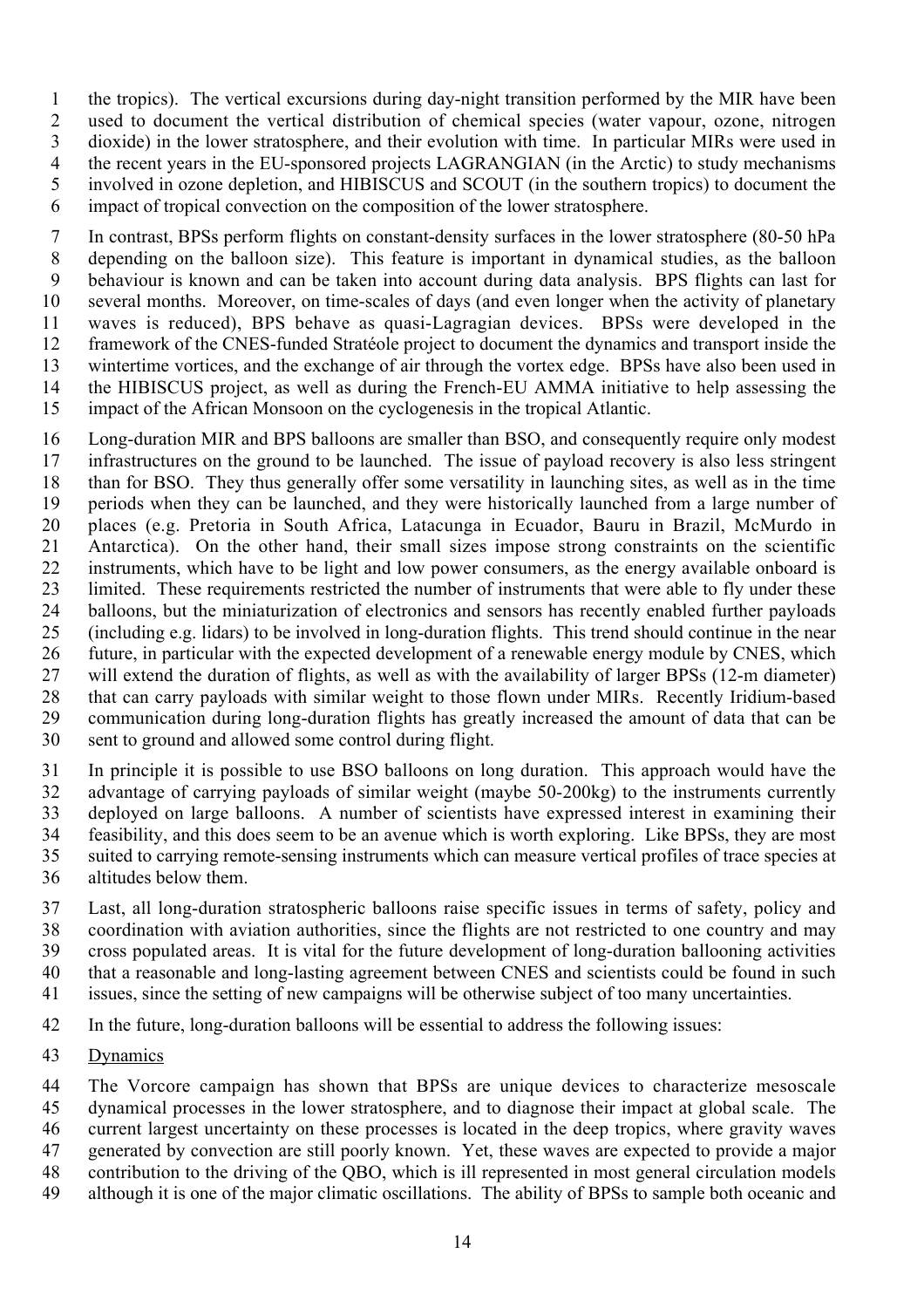continental convection is a unique advantage of these balloons in such studies. There is a real paucity of dynamical observations in the deep tropics whose effect is enhanced by the fact that the geostrophic balance can no longer be used at low latitudes to infer winds from spaceborne observations of atmospheric radiance. There are thus some concerns on the accuracy of the winds simulated by operational models in that region, although they are routinely used to diagnose the transport (and dehydration) of air in the TTL.

Interaction between dynamics and microphysics or chemistry

 The progressive development of new payloads for long-duration flights in the stratosphere will allow the use of these balloons to address scientific issues where dynamics impacts the chemistry of the UTLS (through the transport of chemical species), or provide modulate the formation of clouds. For instance, in the tropics, the ascending rate of the Brewer Dobson circulation and its effect on the global budget of ozone can be deduced from the measurement of stratospheric trace gas species onboard MIRs. On the other hand, one can take advantage of the quasi-Lagragian behaviour of BPSs to study the evolution of the chemical composition of air parcels, as will be done during the Concordiasi project (McMurdo, 2009) where ozone measurements will be made onboard BPS. Close to the Equator, the recent field campaigns have stressed the importance of deep convection in troposphere-stratosphere transport, whereas modelling studies generally consider that slow upwelling is the main mechanism. New information on the relative contribution of both processes to the ventilation of the global TTL can be provided by ozone and water vapour observations during tropical BPS flights. Associated measurements of particles (like those that will be undertaken during Concordiasi) will help to assess the role played by planetary and gravity waves in the formation of PSCs (in the polar stratosphere) and cirrus clouds (in the tropics).

Assimilation and satellite validation

 The fact that long-duration balloons provide wide geographical coverage can be further exploited in the future. First, the observations collected during those flights can be placed in near real time on the GTS and serve to feed operational models with observations on otherwise poorly sampled places. Such an approach has already been attempted during AMMA, where some of the dropsondes ejected from the flight trains have been used for data assimilation. This approach can be generalized to the routine observations performed during the long-duration flights (like the in- situ meteorological measurements), especially in the deep tropics where the lack of dynamical observations is critical. The wide spatial coverage provided by long-duration balloons can also be favourably used to validate satellite observations, since in this case each flight offers many opportunities to cross the satellite swath. As before, these balloons also provide opportunities to validate satellite observations in very remote and various places, which is a significant advantage when the observed quantities present significant heterogeneities, as is for instance the case of the composition of air or the dynamical variables in the TTL. In particular, long-duration balloons could serve in the near future to validate wind observations that will be provided by the ESA ADM/Aeolus mission.

## *Large payloads*

 Although it is somewhat arbitrary to differentiate between large and small balloons we think that there are clear requirements for maintaining the European skills to manage large balloons. The 43 balloon sizes used for large payloads typically range from  $35,000 \text{ m}^3$  to  $400,000 \text{ m}^3$  (though larger 44 balloons up to more than  $1,000,000 \text{ m}^3$  are available). Open stratospheric balloons are used for this purpose allowing flight duration of typically 6 to 20 hours with typical maximum altitudes of between 30 and 40 km. Scientific payloads flown under large balloons are usually composed of sophisticated in-situ or/and remote sensing instruments covering a large number of atmospheric parameters and constituents with high accuracy/precision. Payload masses (including all service modules - gondola, pointing devices, TM/TC equipment, power supply, etc.) are typically between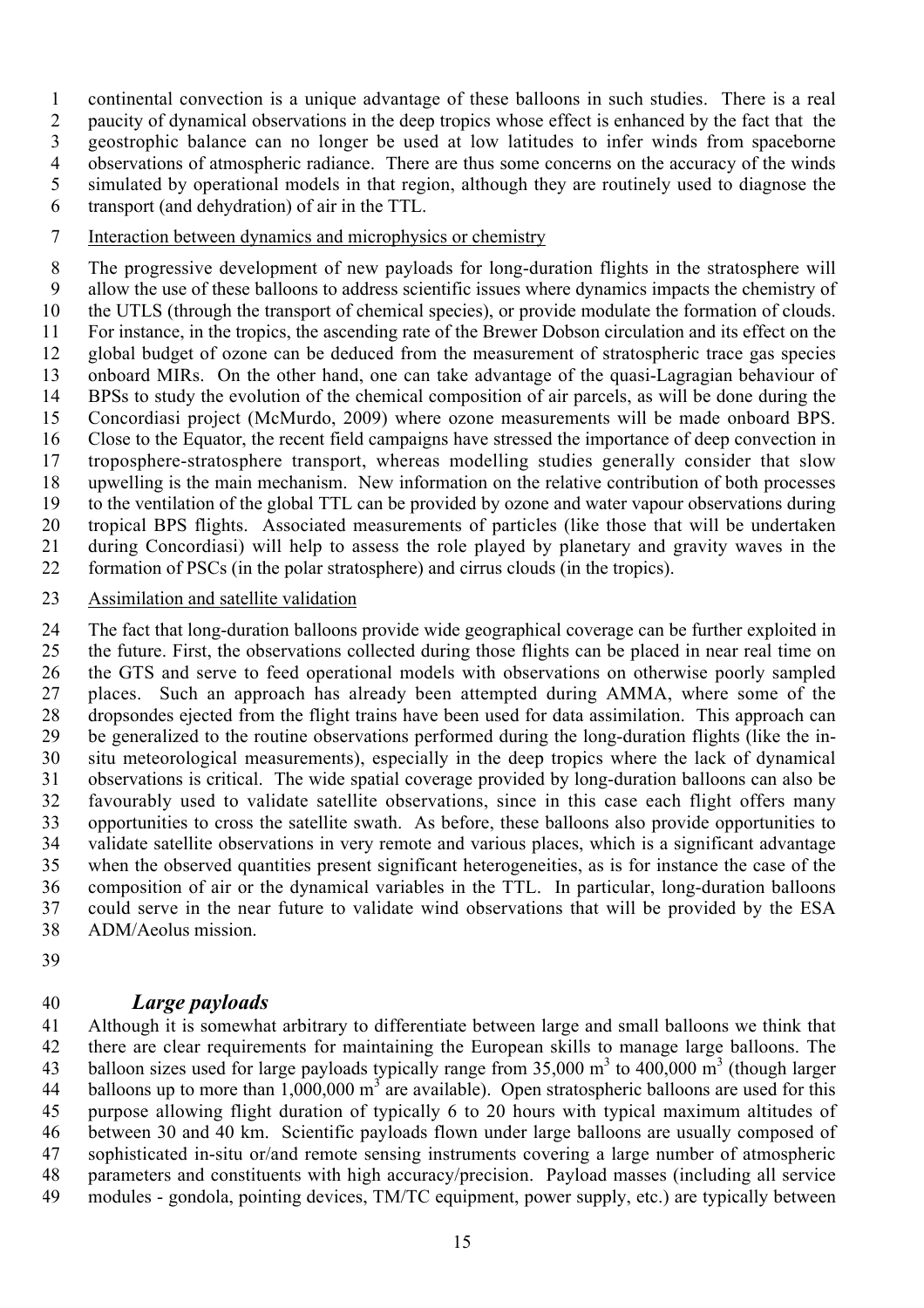200 and 700 kg. Several instruments are often combined on one gondola to increase the scientific value that can be derived from simultaneous measurements of a large suite of parameters. Balloon instruments are usually developed and operated by established groups that have extensive experience in all aspects of balloon-based research for many years. Many of the instruments and payloads are unique world-wide.

 Large balloons have played a major role in focused large field campaigns over past decades funded by the European Commission, national funding agencies and space agencies. Most activities took place in the 1980s and 1990s linked to the ozone loss discussion, mostly in Arctic regions. Since then, the focus has largely moved to scientific issues connected with dynamics and chemistry in the tropics and adjacent regions. Again driven by the scientific demand, CNES has extended the launching possibilities to allow for measurements in the inner tropics, using large balloons, by opening an additional base in Timon, near Teresina in Brazil with the first launches being performed in 2004. The first full campaign was in 2005 and was for the validation of the Envisat satellite and for the understanding of transport and chemistry in the tropics from the Tropical tropopause layer (TTL) into the middle stratosphere. A further campaign carried out in Teresina in May/June 2008 was completed with great success. Teresina has proven to be an excellent tropical balloon launching site offering stable weather conditions (at least in the dry season) and a great potential for doing boomerang flights of 20 hours and more.

 Apart from the large co-ordinated campaigns, regular observations by individual groups have played an important part of the observational strategy. For instance, a long data set on stratospheric trace gas observations has become available from whole air sampling starting in the 1970s, allowing studies of the variability and long-term evolution of certain parameters in the stratosphere (cf. section 1) whose value increases non-linearly with the length of the record. In particular, such long

time series exist for observations from mid-latitudes and specifically from Aire-sur-l'Adour.

 Apart from the scientifically driven campaigns, large balloons have played a major role in satellite validation for many years (satellites from the US, Japan and Europe) with intensified activities linked to the Japanese satellite instruments ILAS-I/-II, as well as the ESA/EUMETSAT satellites Envisat, GOME and Metop/IASI. Although the statistics are limited with balloon observations, balloon-borne validation has proven very valuable, partly due to their large altitude coverage and partly due to the dedicated balloon profile/measurement programme planning tailored to the satellite overpasses and to sophisticated trajectory mapping for increasing the number of coincidences.

For the future, the availability of large balloons is required for the following issues:

1. Long term trends of trace gases in the stratosphere

 Continuation of atmospheric monitoring in a changing climate is critically important in quantifying the chemical evolution (e.g. chlorine and bromine content) of the stratosphere and also for observation of long term dynamical change. For the investigation of the dynamical change the 38 observation of very long lived gases like  $CO<sub>2</sub>$  and  $SF<sub>6</sub>$  is important: changes in tracer-tracer correlations can also give indications on changes in dynamics. Long-term observations require long-term sites. For Aire-sur-l'Adour and Kiruna such long-term series exists already. The large vertical coverage of balloons is unmatched by any other platform. Of major concern here is that launches from Aire sur l'Adour have become almost impossible in recent years due to more strict safety regulations.

 2. Bridging the gap between aircraft and satellite measurements: High quality science with complex instrumentation or with multi-instrument payloads and support to GMES.

 Several payloads are capable of measuring many parameters precisely and simultaneously in areas which are not accessible with aircraft. These balloon instruments are generally superior to satellite instruments in terms of accuracy and comprehensiveness of measured parameters. These properties

are very useful for a variety of process studies of the atmosphere in a changing climate and for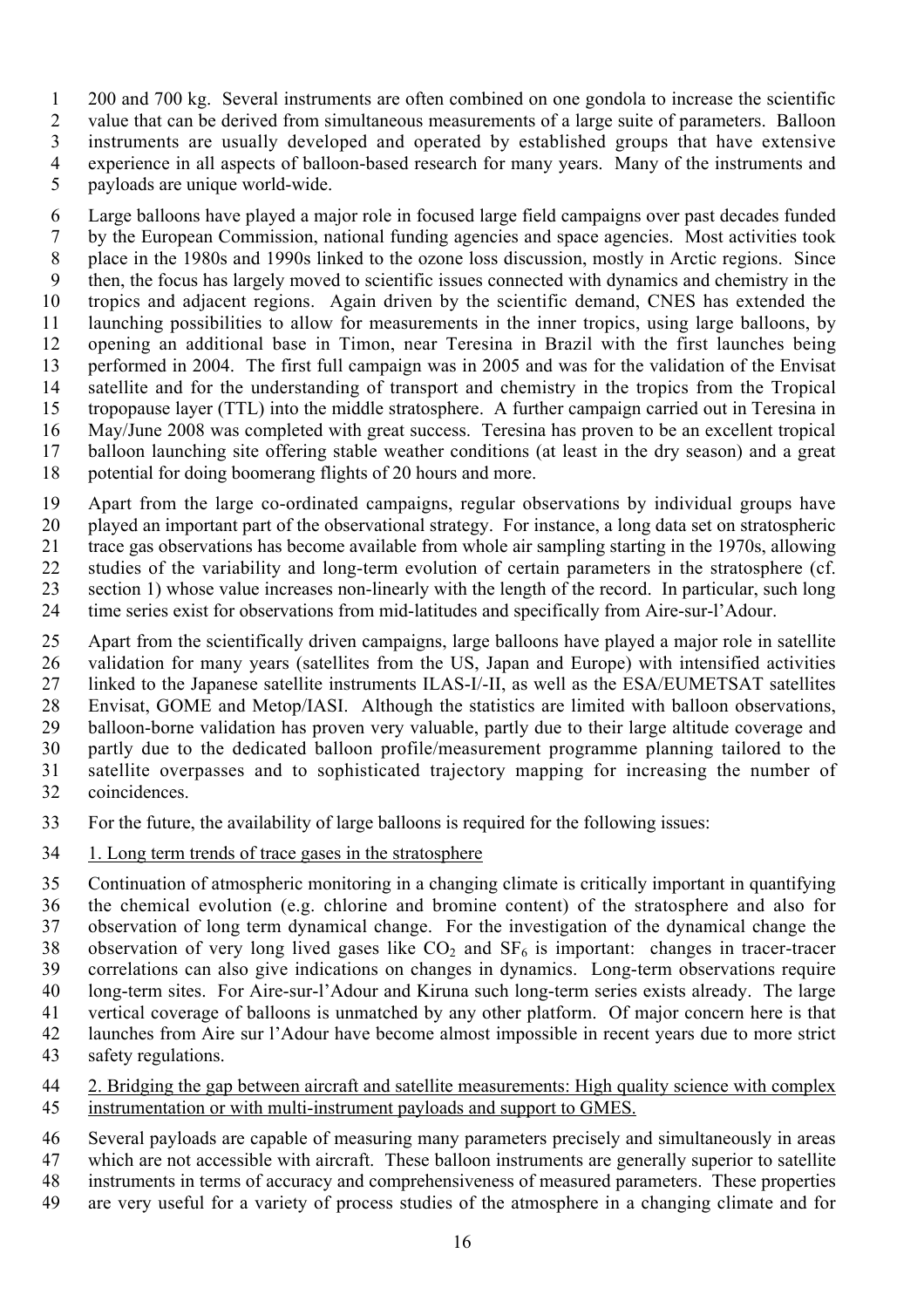investigating new (unexpected) scientific issues that require fast responses. Both remote sensing and in-situ instruments have their own advantages for studying those scientific issues.

 A special class are down looking remote sensing instruments for studying radiative effects connected with global warming. Our understanding of global warming depends on the accuracy with which the atmospheric components that modulate the Earth's radiation budget are known. Many uncertainties still exist e.g. as regards the radiative effect of water in the different spectral regions, the cloud radiative forcing and its connection to the occurrence of natural and man-made aerosols in the terrestrial atmosphere. In this context, an assessment of the atmospheric outgoing flux over wide spectral regions with sufficient resolution and radiometric accuracy obtained from balloon-borne platforms may contribute significantly to a better understanding of the underlying processes of climate change, e.g., by the improvement of radiation codes used in climate models.

#### 3. Satellite validation and integrated approaches to utilize synergies by combining satellite and balloon data.

Balloon observations are unique for satellite validation due to their large altitude coverage.

- Correlative measurements must be more accurate than the satellite measurements themselves, which is generally fulfilled by the sophisticated instrumentation flown under large balloons instruments. Recently, the lifetime for Envisat has been secured to at least 2012 which calls for the validation of the long-term quality of the satellite measurements, especially with respect to trend studies. IASI and GOME-2 on Metop will be operated in a series of missions over at least the next decade. Future satellite missions such as the SMILES mission (2010 time frame) managed by JAXA/Japan have expressed their interest in balloon-borne validation. Other programmes that could benefit from balloon measurements are Japanese, European and French space missions (particularly the CNES micro-satellite TARANIS) that are designed to explore sprites and blue jets. Generally, future balloon programmes should exceed the pure validation purpose but aim at an integrated approach of combining the mutual strengths of the space and balloon observations
- towards a synergistic use of these data sets.
- 4. Proof of concept of new (space-dedicated) instrumentation.

 Large balloons provide a measurement platform that is physically similar to a satellite but has the flexibility to be used in shorter time periods with relaxed constraints, less financial investment and a recovered instrument. They provide a good platform for gaining experience with planned satellite instruments and proving their scientific value. Often, these missions are called pathfinder missions. A number of new generation remote sensing instruments are currently under discussion for ESA's Earth Explorer and Sentinel programmes. For several of these possible space-borne instruments, airborne versions are in development at European labs that are planned to be flown under balloons both as pathfinder missions and for scientific objectives.

### 5. Bridging the gap between satellite missions with the help of longer duration BSOs

 Right now, it seems likely that there will be a gap of several years after the Envisat and AURA missions with no satellite instrument in space that is able to address adequately scientific issues connected with the response of the stratosphere to climate change. Such gaps could be filled at least partly with innovative medium-sized balloon instruments operated under open stratospheric balloons capable of flying for days or weeks (as it is done already for astronomical payloads).

## *Small payloads*

Increased demand for smaller balloons with more flexible operations has been evident for the last

- 20 or so years, and CNES have responded by developing the 5,000 and 10,000  $\text{m}^3$  ZL balloons.
- However, the potential of these balloons has not been realised in recent years due to the reduction in the CNES' operational flexibility and responsiveness. Recent technological developments have
- allowed lighter instruments to be produced which can be flown under large weather balloons. To
- date, these have not been launched by CNES but by small teams of scientists with local support for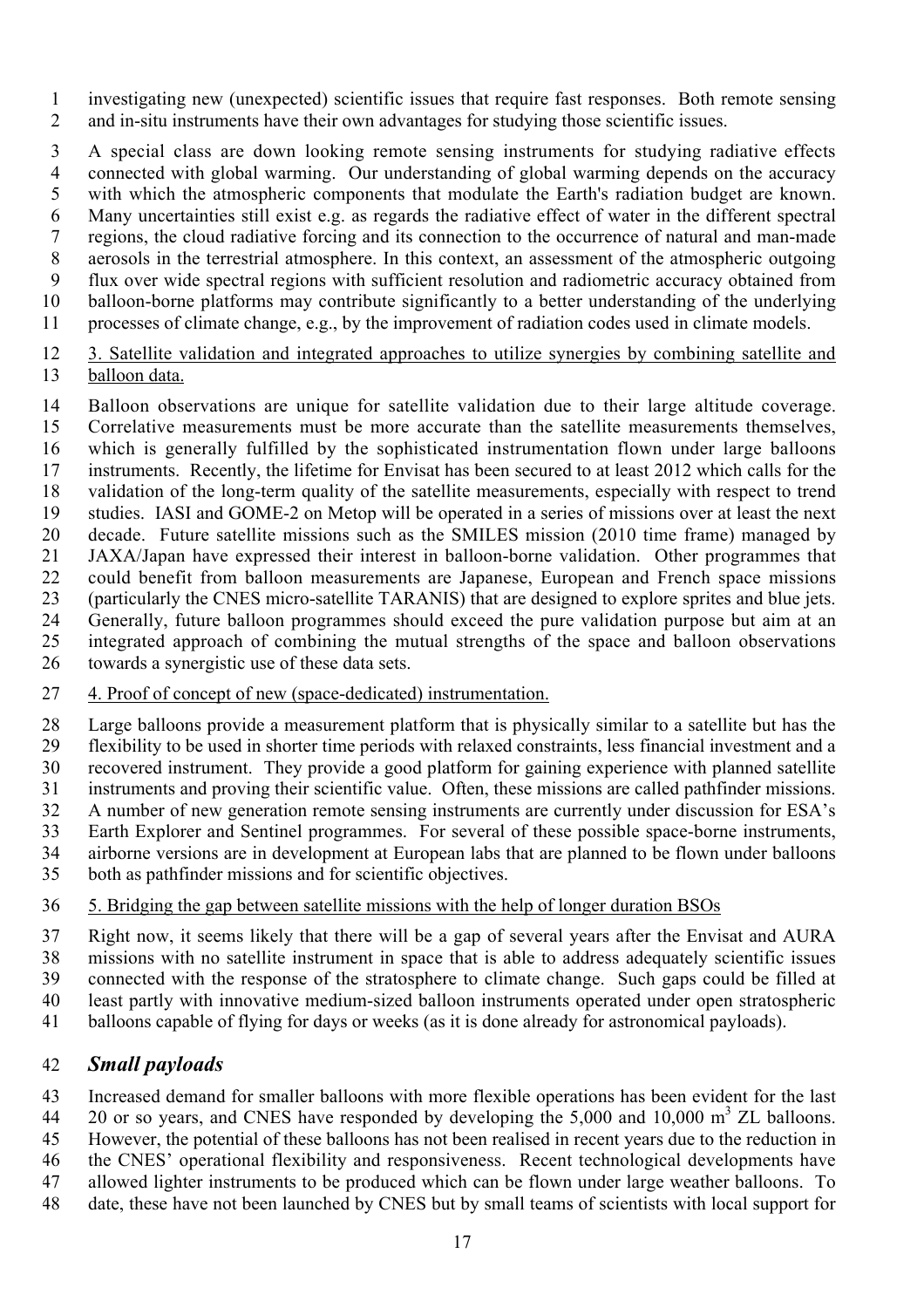operations. This approach has resulted in a significantly greater launch flexibility than has been possible with CNES. It is likely that this type of flight will become more popular over time as it has great potential for making a large number of relatively low cost measurements which are suited for studies of interannual and longer term changes as well as studies of specific events (e.g. strong convection) where launch flexibility is required. This approach to balloon operations has been outside CNES's recent experience and area of interest and it will be critical for CNES to decide how they wish to support and be involved in this potentially very fruitful balloon activity. Options include offering such low cost flights at an existing manned base (e.g. Kourou) or in collaboration with a partner organisation in the region of interest (e.g. Bauru). Recent observational plans discussed by scientists include launches in Brazil, Niger, East Africa and India to study mesoscale processes and long-range transport in the UTLS.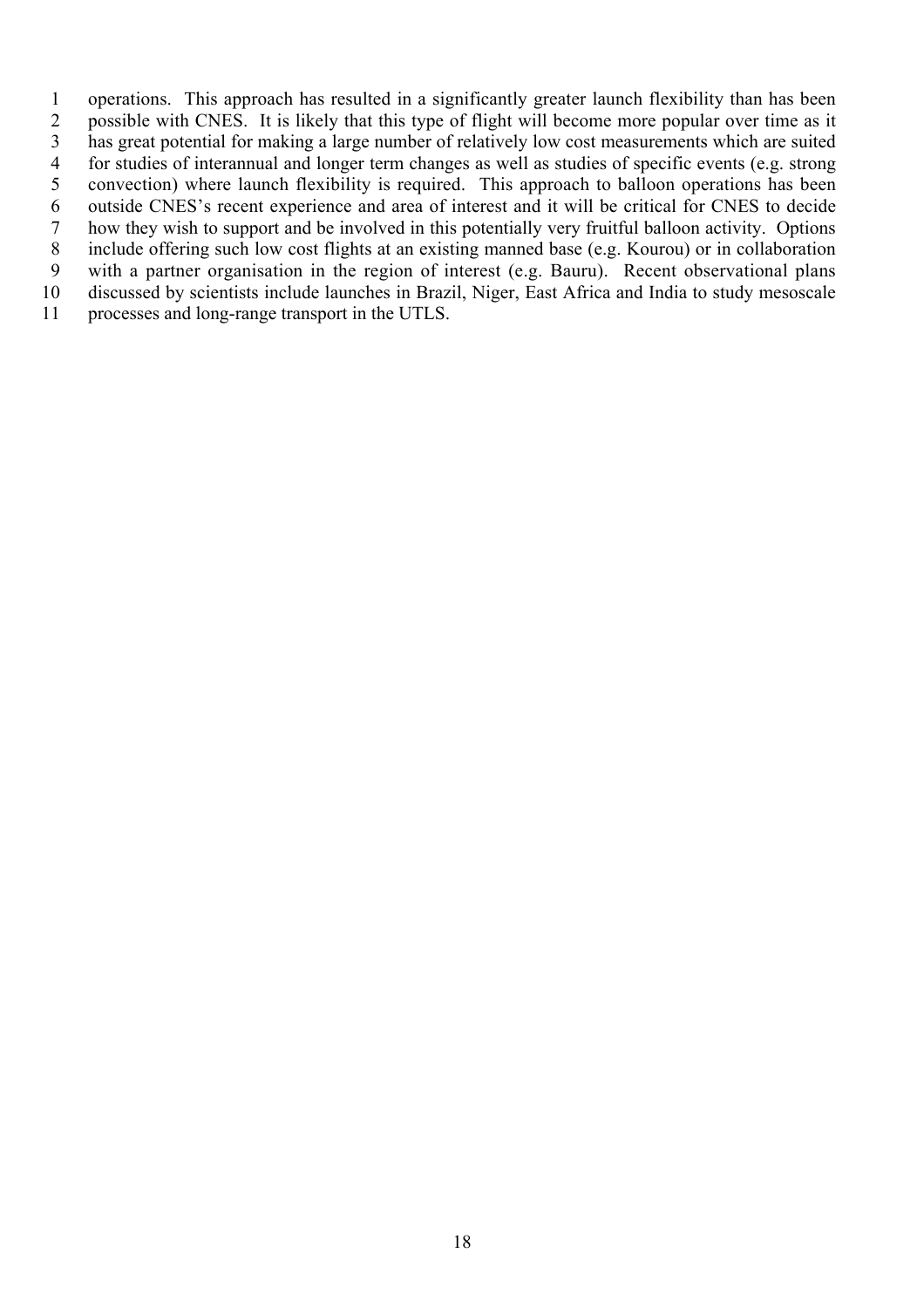# **4. Future programme (3pp)**

 *This chapter can only really be completed after the Pau workshop. We have deliberately not gone into the level of detail in most of the scientific submissions that were submitted as they are more related to individual projects rather than to programmes as we are trying to address here.*

- 
- A successful European balloon programme will require several elements to all be in place. The elements include:
- 
- a) Strong scientific rationale
- b) Reason to use balloons
- c) Joint use for science and satellite validation
- d) Access to suitable launch sites
- e) Efficient launch and flight operations
- f) Improved balloon technology to expand the range of scientific opportunities
- g) Continued instrument development to use the latest technologies
- h) Continued use of reference instruments for consistency in long time series
- i) Funding and planning at the European level
- 
- These are now considered in turn. *{needs more text here when chapter complete}*

# *Strong scientific rationale*

The most important factor in planning and making atmospheric measurement has to be the scientific

- rationale. Without that, using balloons becomes flying for flying's sake. In this document we have highlighted a number of the main areas where atmospheric research will be needed over the next 5- 10 years.
- In the area of stratospheric research, the emphasis is shifting toward understanding how climate change will affect ozone recovery and how it will be modified by the stratosphere. Balloons can be used to study various aspects of this, and it is likely that these measurements will become even more integrated with other measurements e.g. ground and satellite whose broader temporal perspective complements the more detailed information available from balloon instruments. In addition, issues of more focussed measurement campaigns still exist (e.g. convection, sprites) and others will emerge, but there are none as overarching as Arctic ozone depletion was 20 years ago.
- The UTLS will remain a region of interest as it is particularly sensitive to changes in climate, especially in the tropics and sub-tropics. The importance of convective transport of chemicals from near the ground or ocean into the UTLS and the exchange of air between the troposphere and stratosphere both remain the subject of much debate. Use of long durations balloons with small sensors measuring dynamical and chemical quantities would be productive.
- In the lower atmosphere, balloons are suited to the study of meteorological phenomena such as cyclones which may be sensitive to climate change and to studies of the air/sea interface and fluxes across it. In temperate latitudes, there is an increasing interest on the Mediterranean basin, with several projects under construction, among them at least two could benefit from low-altitude balloon flights: HyMEx, which is focused on the hydrological cycle of this area, with a specific interest in the generation processes of strong rainfall events, and ChArMEx whose interest lies in the budget of reactive species (gases and aerosols) in the area of the basin. Both projects are 44 expected to perform long-term measurements  $(\sim 2 \text{ years})$  and dedicated short-term campaigns, during which airborne (aircraft and balloon) systems will be deployed.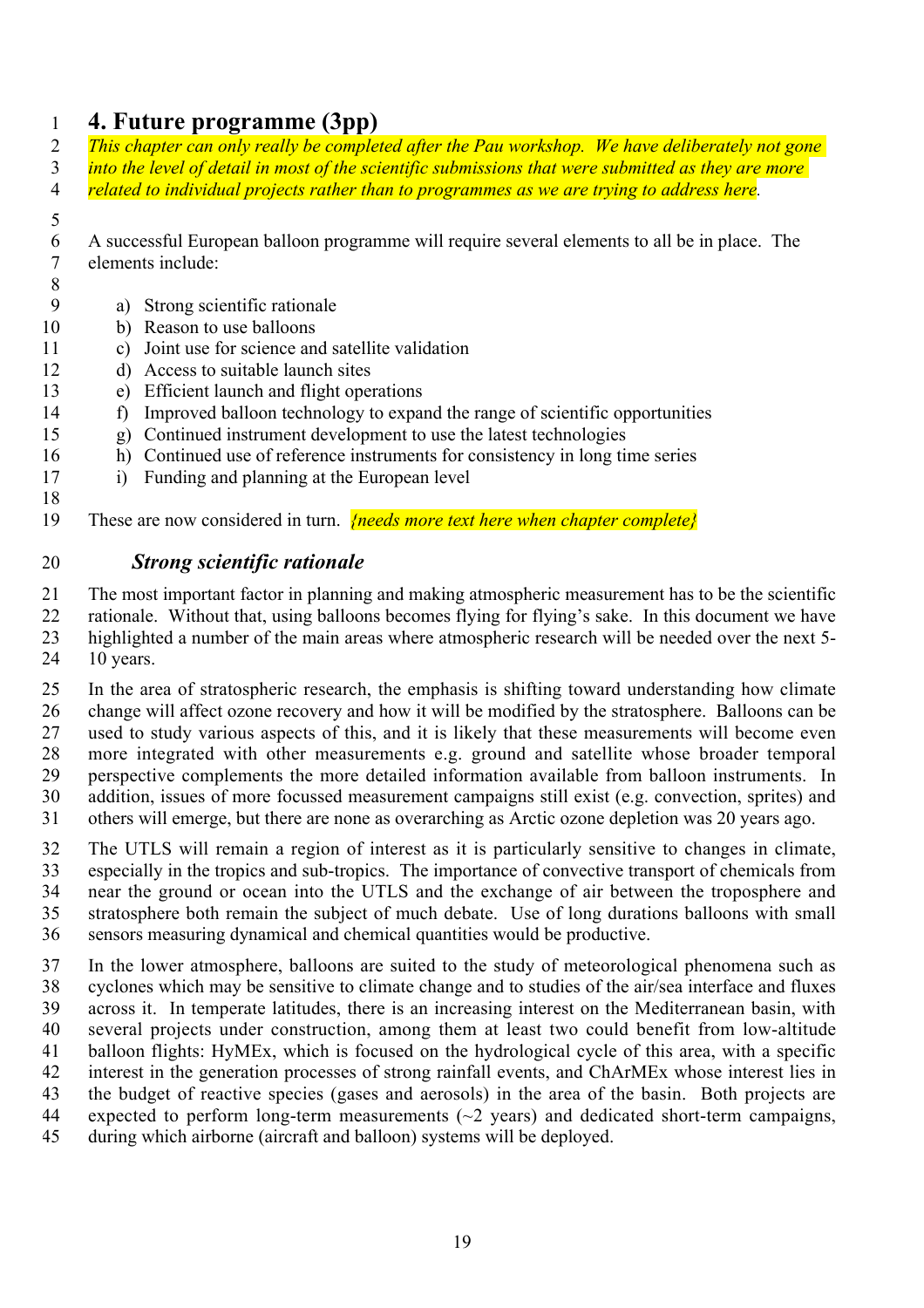## *Reason to use balloons*

 As already discussed, a number of atmospheric platforms are available to make atmospheric measurements. As a result, scientists will have more options available to them and it will be important for balloon programmes to focus on areas and developments where balloons really offer something special or different. Thus in addition to having a strong scientific rationale, there will have to be clear reasons to use balloons rather than another platform.

 For low-altitude (boundary-layer and lower free-troposphere) measurements, drifting balloons present the enormous advantage of giving a field-truth of the airmass trajectories. (In other applications, the lack of control can be a disadvantage and other platforms may be more suitable.) Meso- and regional-scale programmes, like those under construction in the Mediterranean area, are well adapted to the performances of these balloons (a N-S crossing of the Med. basin would last few days). Furthermore, they are able to document fundamental parameters for air-quality concerns, like the (quasi) Lagrangian evolution of the photooxidant pollution, and/or the aerosol characteristics and radiative impact. Similarly , the Aeroclipper is a new and unique tool that is able to do measurements in a cyclone eye for several days and to transmit it in near real time.

 For high altitude balloons, three aspects are worth noting: (i) balloons are currently the only platform available for measuring above 20km; (ii) no platform can currently fly as long as MIR or super-pressure balloons and (iii) balloons provide a quieter and less disturbed environment for complex instrumentation than aircraft do (vibrations, inlet problems, etc.).

## *Joint use for science and satellite validation*

 Maximising the scientific benefit from balloon flights will require the efficient use of resources and support. At the operational level, satellite validation has been successfully combined with scientific flights for the last decade or so. This has led to improved satellite validation (and presumably satellite data quality) and to a greater scientific return as a result of the additional flights and improved access to satellite data. The mechanism to achieve this is working pretty well and the main requirement is to keep the space agencies and particularly ESA closely involved in the planning of the balloon activities.

### *Access to suitable launch sites*

 If the future programme is to be driven by scientific demand, it will be important to maintain access to launch sites at several latitudes and at different times of year. The site at SSC Esrange is the most used for Arctic measurements – meanwhile even used for trans-Atlantic flights - and NSC/ASI are developing the opportunity for long duration, large balloon flights from Svalbard. The mid- latitude sites have hardly been used in recent years, mainly as a result of the changing practical safety constraints. This site is a very important one as it is (a) where the long records have been established; and (b) the easiest for instrument development flights. The conditions governing the flights that can be made from Aire sur l'Adour (and Gap) need to be clarified and carefully considered by scientists so that the future viability is clear. Another mid-latitude site that has been discussed for a long time is Trapani or a site on Sardinia. Those sites could offer flights of about 20-40 hrs over the Mediterranean Sea to Spain in summer or to Turkey in winter. CNES in cooperation with the Italian partner ASI should clarify if this opportunity could be developed into reality and for what types of flight. Finally, there remains considerable interest in making tropical measurements, and so there is still demand for sites in this region. Successful campaigns have been made from Teresina and Bauru in Brazil, and the conditions there are well understood by the scientists involved and by CNES launch team. The two sites have different qualities (latitude, ability to do frequent measurements, ability to handle large balloons, etc). Continued access to these sites will depend on true collaborations being maintained and further developed with Brazilian scientists. Both the recent, good experiences and the scientific possibilities show that it is worthwhile pursuing this cooperation. In parallel, others tropical sites (e.g. Seychelles, Kourou)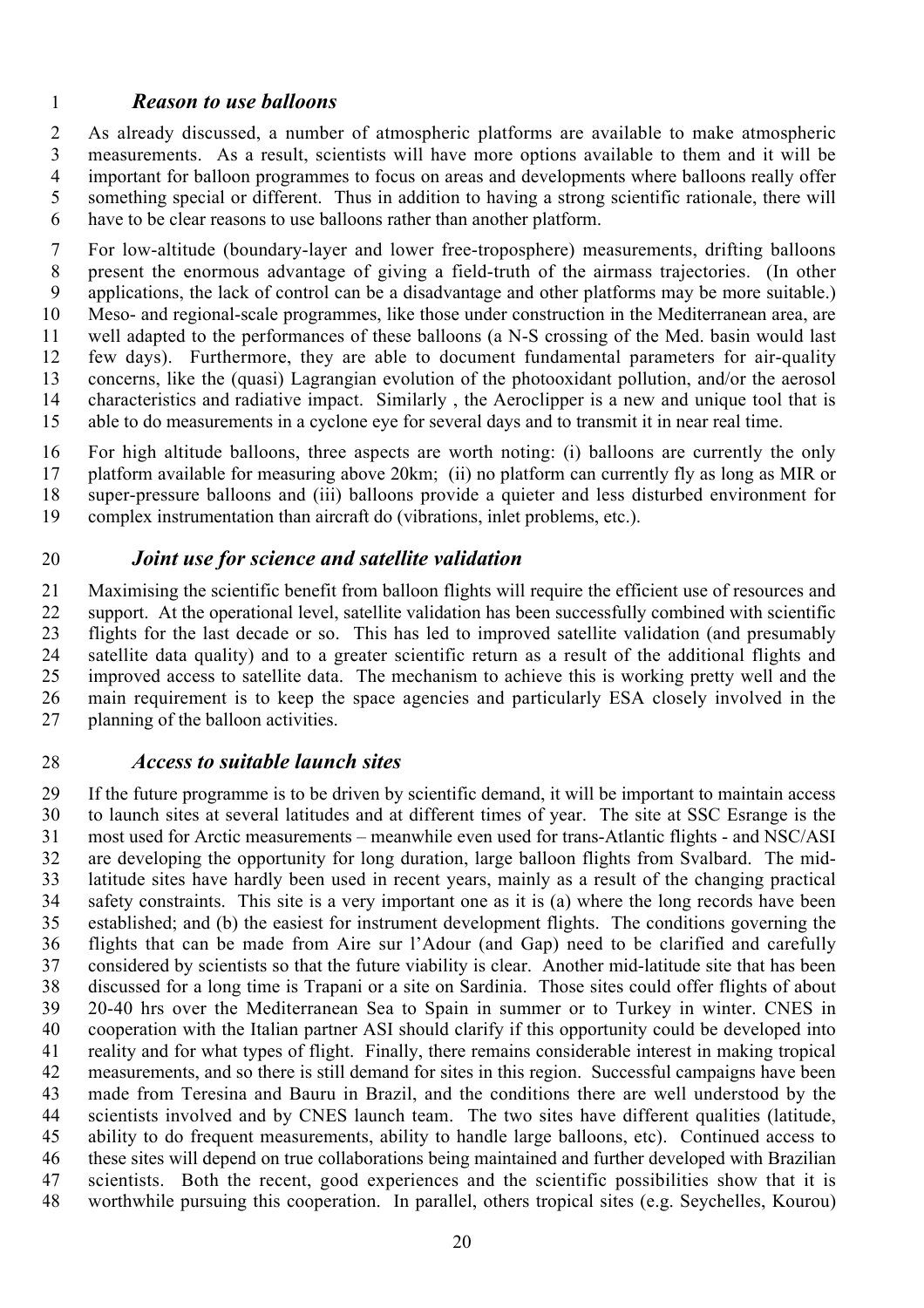should be also considered for more flexible, long-duration or boundary layer balloons, which

require lighter operations."

# *Efficient launch and flight operations*

 The experience of the last few years, with changing safety rules and severe, unknown constraints on flight operations is not at all satisfactory. It is important that there is much greater clarity about what scientists can and cannot expect operationally from the balloon launch teams, and that this clarity exists from an early stage in the planning of balloon activities. This implies that mechanisms to enable closer cooperation and discussion need to be invoked. This will also enable scientists to be kept informed of any problems that arise and to participate in identifying the best responses in both the planning and the operational phases.

# *Improved balloon technology to expand the range of scientific opportunities*

 Improvements in available technologies and materials could boost the potential of scientific ballooning. One critical issue is the demand for better control and prediction of the balloon trajectories during flight and during the fast parachute descent. Measures such as guided parachutes or dual-stage parachutes have been considered by CNES for a long time but it is not clear by when or whether these techniques could become operational. Such measures could make flights at Aire sur l'Adour and Gap more feasible. Another example is the recent improvement in power storage technologies (new generation of Lithium batteries) and solar cells as well as satellite communication techniques which together with smart valve/ballasting devices may allow to operate balloons (adapted BSOs or pumpkin-shaped superpressure balloons) for days and weeks even for mid-sized gondolas. The scientific interest in such 'long' duration flights has been expressed in several proposals and appears to become increasingly interesting in view of the upcoming gap of satellite missions addressing the UTLS region after 2013. Representative scientists should have regular input into the development programme in order to ensure that the scientific evaluation of the relative benefits of each system are taken into account by CNES.

# *Continued instrument development to use the latest technologies*

 There are many technological developments which offer opportunities to instrumental scientists to make smaller instruments and/or the ability to make better or more measurements. Examples are given in the individual contributions listed in the annex. In addition, balloons are ideal carriers for scientific and technical path-finder missions in preparation of future decided or considered satellite measurements to test those new instruments and to use them for research. Thus, path-finder missions shall be understood as balloon experiments being used to test both instruments and observing methods, either for addressing novel fields or novel approaches.

# *Continued use of reference instruments for consistency in long time series*

 Long measurement time series only provide real scientific value if they are internally consistent. This implies either that the instrument involved should not change (hard to achieve in an era of rapidly changing technology) or that the performance of the instruments involved must be well characterised over time. Both approaches require a great deal of diligent work, but this is work which is essential if any changes derived from these long-term records are to be believed.

# *Funding and planning at the European level*

 The funding mechanisms available to balloon groups in Europe vary substantially from country to country, and even within countries there are often significantly different structures for universities and for research institutes. Research funding can be somewhat simplistically categorised as (i) 'Blue Skies' research where proposals cover a wide range of topics and which are judged solely on scientific merit and (ii) programmatic research where the overall package of research projects